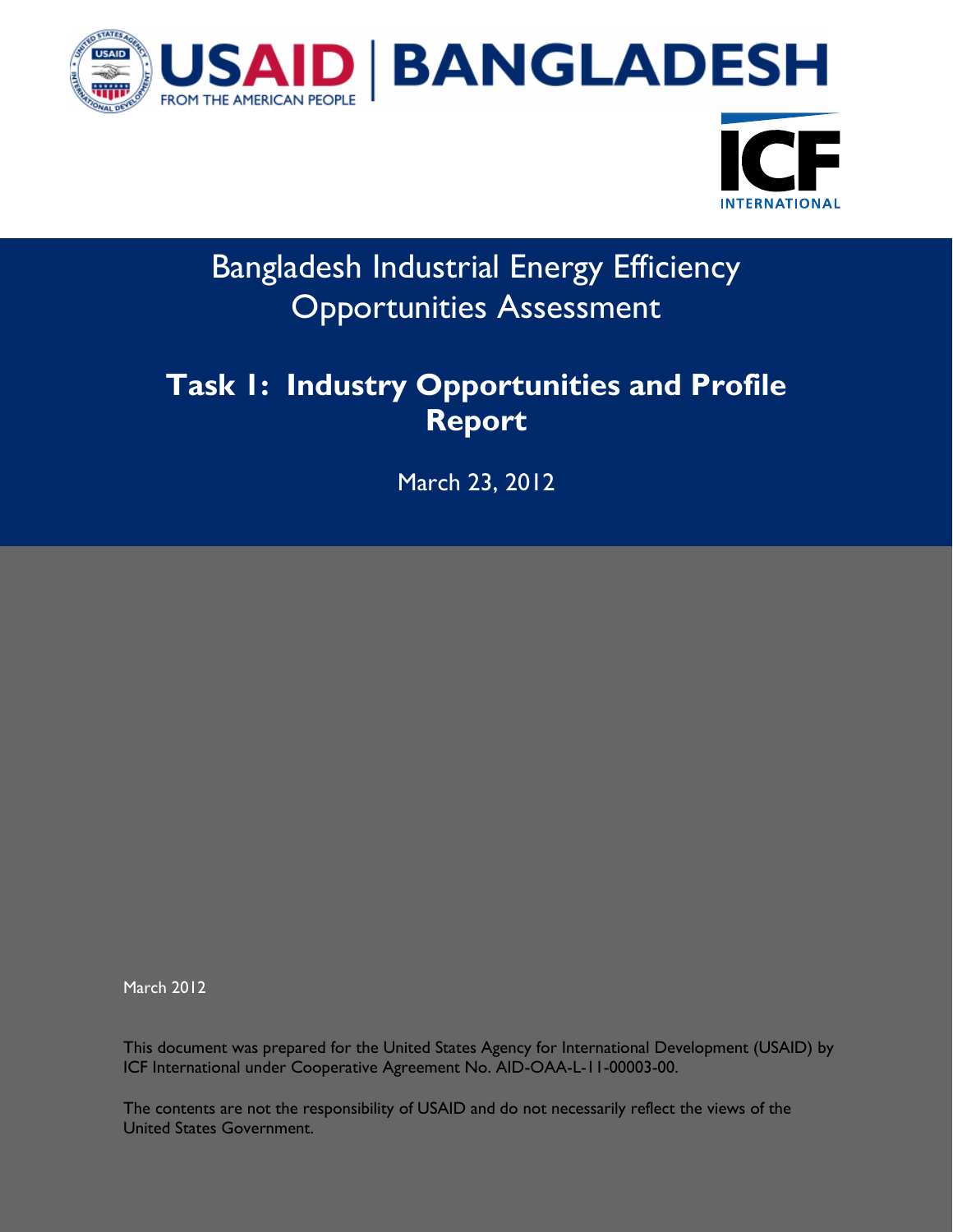### **Bangladesh Industrial Energy Efficiency Opportunities Assessment**

#### **Deliverable 1: Industry Opportunities and Profile Report**

March 2012

This document was prepared for the United States Agency for International Development (USAID) by ICF International under Cooperative Agreement No. AID-OAA-L-11-00003000.

The contents are not the responsibility of USAID and do not necessarily reflect the views of the United States Government.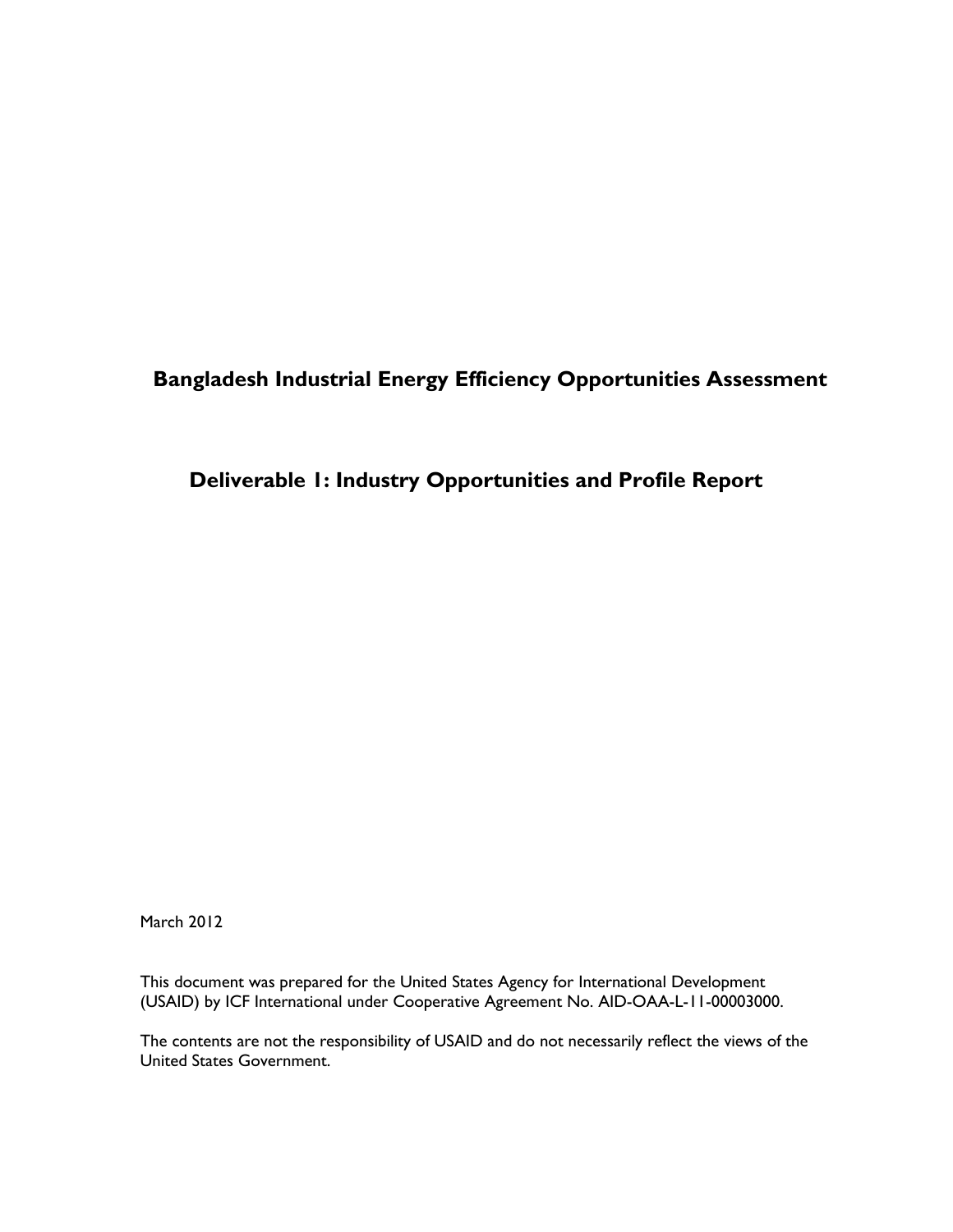# **TABLE OF CONTENTS**

| 1.0 |  |
|-----|--|
|     |  |
|     |  |
|     |  |
| 2.0 |  |
|     |  |
| 3.0 |  |
|     |  |
|     |  |
|     |  |
|     |  |
|     |  |
|     |  |
| 4.0 |  |
|     |  |
|     |  |
|     |  |
|     |  |
|     |  |
| 5.0 |  |
|     |  |
|     |  |
|     |  |
|     |  |
|     |  |
|     |  |
|     |  |
| 6.0 |  |
| 7.0 |  |
| 8.0 |  |
|     |  |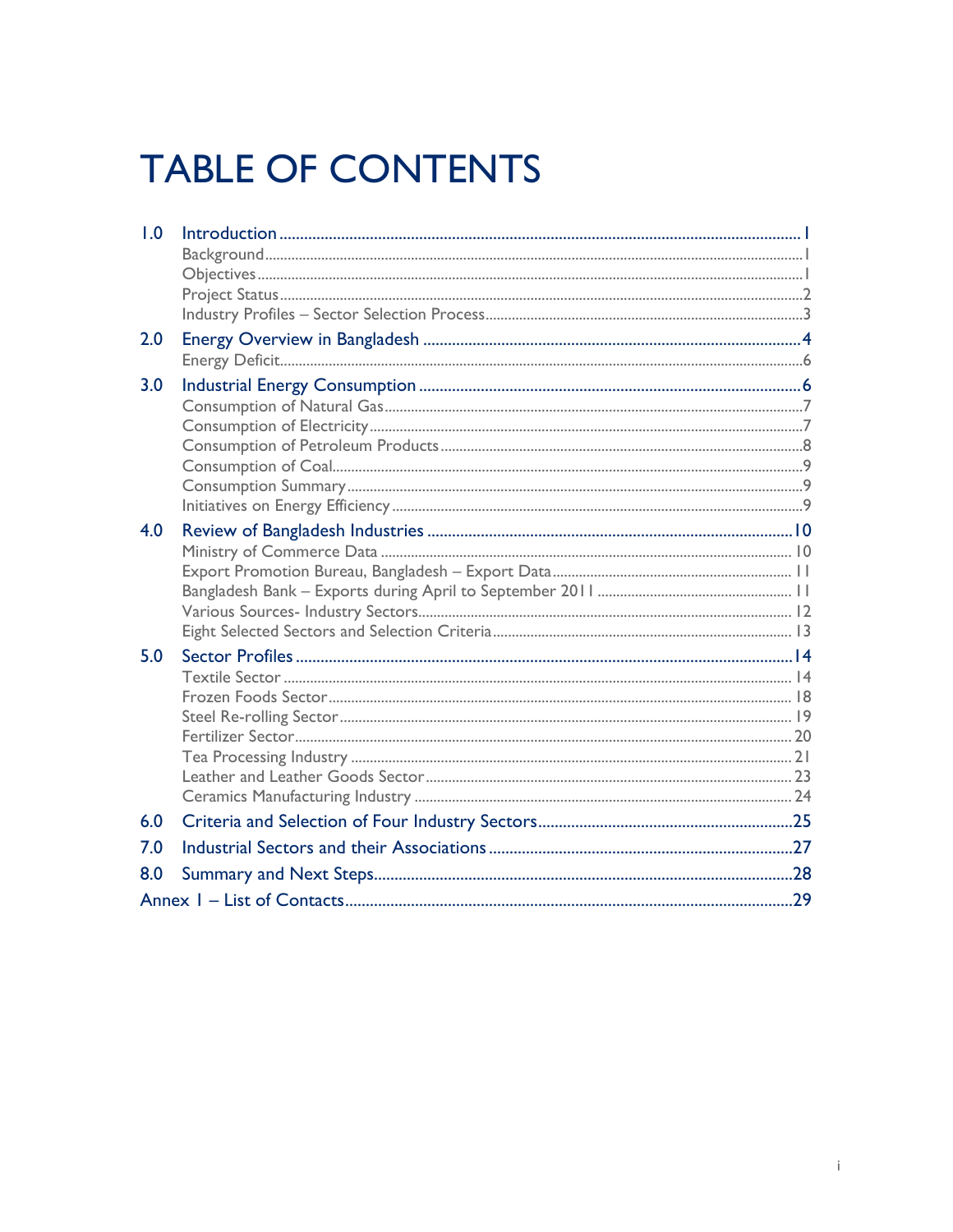# <span id="page-3-0"></span>1.0 Introduction

This report is prepared under USAID's "**Industrial Energy Efficiency Opportunities Assessments in Bangladesh" project,** a project under ICF International's Leader with Associates Cooperative Agreement with USAID, entitled "Energy Efficiency for Clean Development Program, No. AID-OAA-L-11-00003-00. The report summarizes the project team's findings from its initial screening and early assessment efforts for export-oriented, high energy-consuming industrial sectors that have opportunities for energy savings. It provides a snapshot of energy production in Bangladesh, selected industry data, energy consumption profiles for eight of the top energy consuming industries, and early analysis of industry opportunities. Four of these industry sectors were selected for further detailed analysis, where the team will propose specific interventions to improve energy efficiency during the remainder of the project.

### <span id="page-3-1"></span>**Background**

Bangladesh currently faces energy shortages caused by rapid economic growth over the past ten years. While the demand for natural gas, which is the primary domestic energy resource, has increased to sustain growth, actions to increase its generating capacity have lagged behind. The situation is exacerbated by demand from the power sector, which uses natural gas to generate electricity. In addition, the current low price of natural gas has contributed to its rapid and inefficient consumption across all sectors and diminishing its supply. With declining natural gas resources and the inability for generation to meet demand, industries and the power sector, which are the primary consumers, have started experiencing shortages. Reduced availability of gas for power generation leads to frequent power outages across the country, which become prolonged during the peak summer months. Among its many impacts, this adversely affects the agriculture sector which requires power for irrigation, as well as small and medium industries that do not have an alternate power supply.

To address the frequent power outages on the grid, various consumer sectors have resorted to back-up or captive power generation in the form of gas engines. This has further exacerbated the problem of insufficient gas availability, where the textile sector alone has 1,200 MW of aggregate captive power generation capacity to meet its energy requirements. Acute shortages of natural gas have been experienced since 2009. As the Bangladesh government and industries look for ways to overcome the situation, efficient energy end-use emerges as a viable option to sustain the growing demand.

### <span id="page-3-2"></span>**Objectives**

The many industry sectors in Bangladesh collectively represent one of the major consumers of natural gas and electric energy in Bangladesh. This project is therefore focusing on industry contributions to energy consumption and seeks to achieve the following objectives:

 Identify, analyze, and prioritize opportunities for energy efficiency (EE) improvements in private industrial sectors;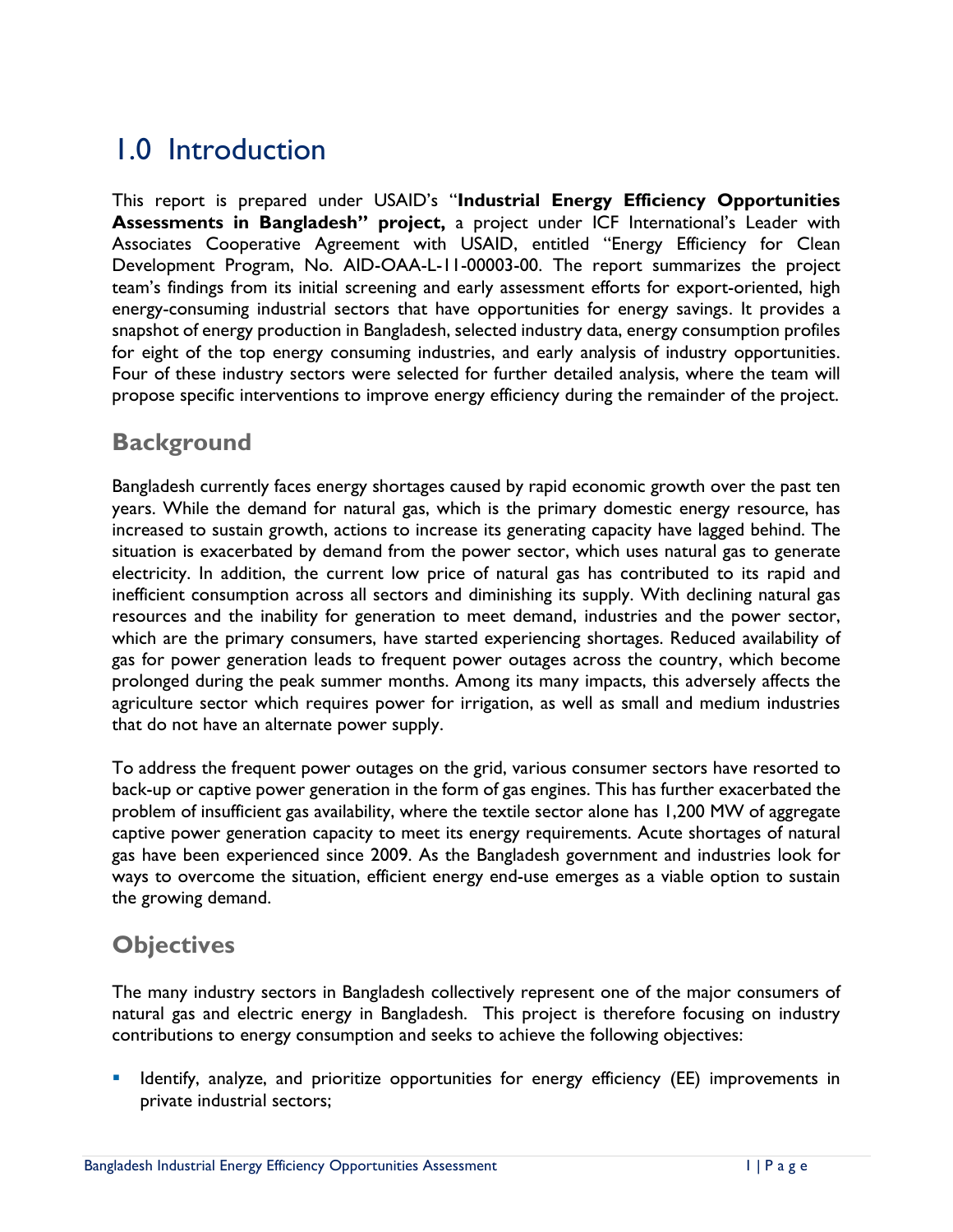- **•** Determine the industrial sectors with the greatest opportunities for EE.
- **If the key interventions within the selected sectors to advance improvement in EE; and If the set is the set in the set in the set is and if the set is and if the set is and if the set is and if the set is and if the set**
- **If Identify options and strategies for donor assistance and existing credit facilities to help** industries implement these interventions and realize EE potential.

### <span id="page-4-0"></span>**Project Status**

Since the project's start-up in January 2012, the project team has conducted the following activities:

- Developed a profile template for industry (Task 1)
- **Conducted early research on broad industrial sectors**
- **Compiled information on eight key sectors**
- **Developed early profiles of eight sectors and selected four sectors for further analysis**
- **Conducted consultations with key stakeholders in Bangladesh, including government** entities, energy companies, industry associations, multi-lateral and bi-lateral agencies, and academic institutions.

The project team gathered early data through desktop research and by conducting outreach to key stakeholders in Bangladesh, shortlisting eight industry sectors to profile that are exportoriented and privately-owned, two criteria established as part of the scope of this project. To document energy use patterns in production/manufacturing and develop profiles for these eight sectors, the project team conducted a literature review of publicly-available reports and other sources, which included reports published by international agencies (e.g. World Bank, Asian Development Bank (ADB), the International Energy Agency (IEA), United Nations, GIZ, and others). Detailed profiles developed for these eight industrial sectors include the following information:

- General operating statistics number of plants, capacity, productive output, etc.
- Demography of plants geographical location, member of industrial association etc.
- Total exports, GDP contribution, and related economic indicators.

Following this initial research, the team traveled to Bangladesh in February and March 2012 to meet with key stakeholders, collect additional data and verify early information from the desktop review. This stakeholder outreach included visits to industry associations such as the Bangladesh Textile Mills Association, Bangladesh Jute Mills Association, Bangladesh Fertilizer Associations, Bangladesh Fisheries Development Corporation, Bangladesh Steel Mill Owners Associations, and Bangladesh Frozen Food Exporters Association. In addition, the team held meetings with the Titas Gas Transmission and Distribution Company Limited (Titas Gas) and donor organizations such as GIZ, IFC and USAID. The team also met with the Center for Energy Studies at the Bangladesh University for Engineering and Technology (BUET). Follow-up visits to Bangladesh are planned in April 2012 to support development of detailed energy consumption assessments for the four targeted sectors.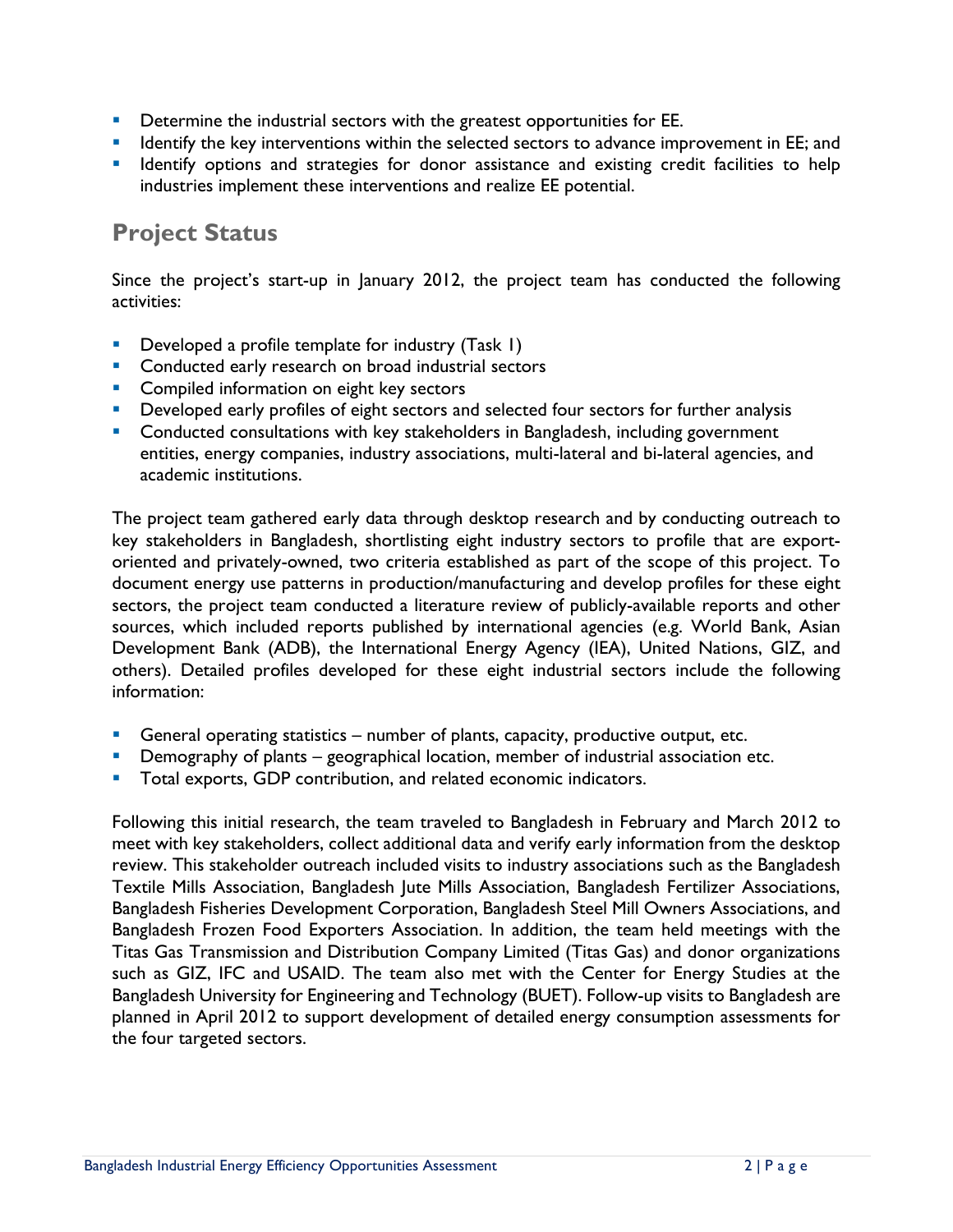### <span id="page-5-0"></span>**Industry Profiles – Sector Selection Process**

The first of six key tasks for this project is to develop broad profiles for the top energy-consuming industrial sectors within Bangladesh, from which four sectors are to be selected for more detailed analysis on energy-saving opportunities. The completed industry sector profiles are presented in this report in terms of productive output, percent of GDP, number of facilities, number of employees, ownership, presence of industrial associations, and geographic location of facilities. The sectors are ranked in the order of their contribution to export, as well as energy consumption. This report also presents the project team's selection process for the exportoriented industry sectors that this assessment will target over the next few months.

The report is organized as follows:

- Section 2.0 provides summary information on the current energy supply situation and challenges in Bangladesh.
- **Section 3.0 discusses the consumption of energy in different sectors in Bangladesh, with** emphasis on total energy consumption by industrial sectors.
- Section 4.0 presents the findings from the initial research on the export-oriented sectors of Bangladesh and explains the basis for shortlisting eight sectors for further detailed profiling.
- **Section 5.0 profiles the eight selected industrial sectors.**
- Section 6.0 presents the rationale for selecting four sectors for detailed energy assessments to estimate their energy savings potential.
- Section 7.0 contains a list of industrial associations of the eight sectors.
- Section 8.0 contains the summary and next steps of the project.
- Annex I lists of contact persons consulted during the initial assessment visits to Bangladesh.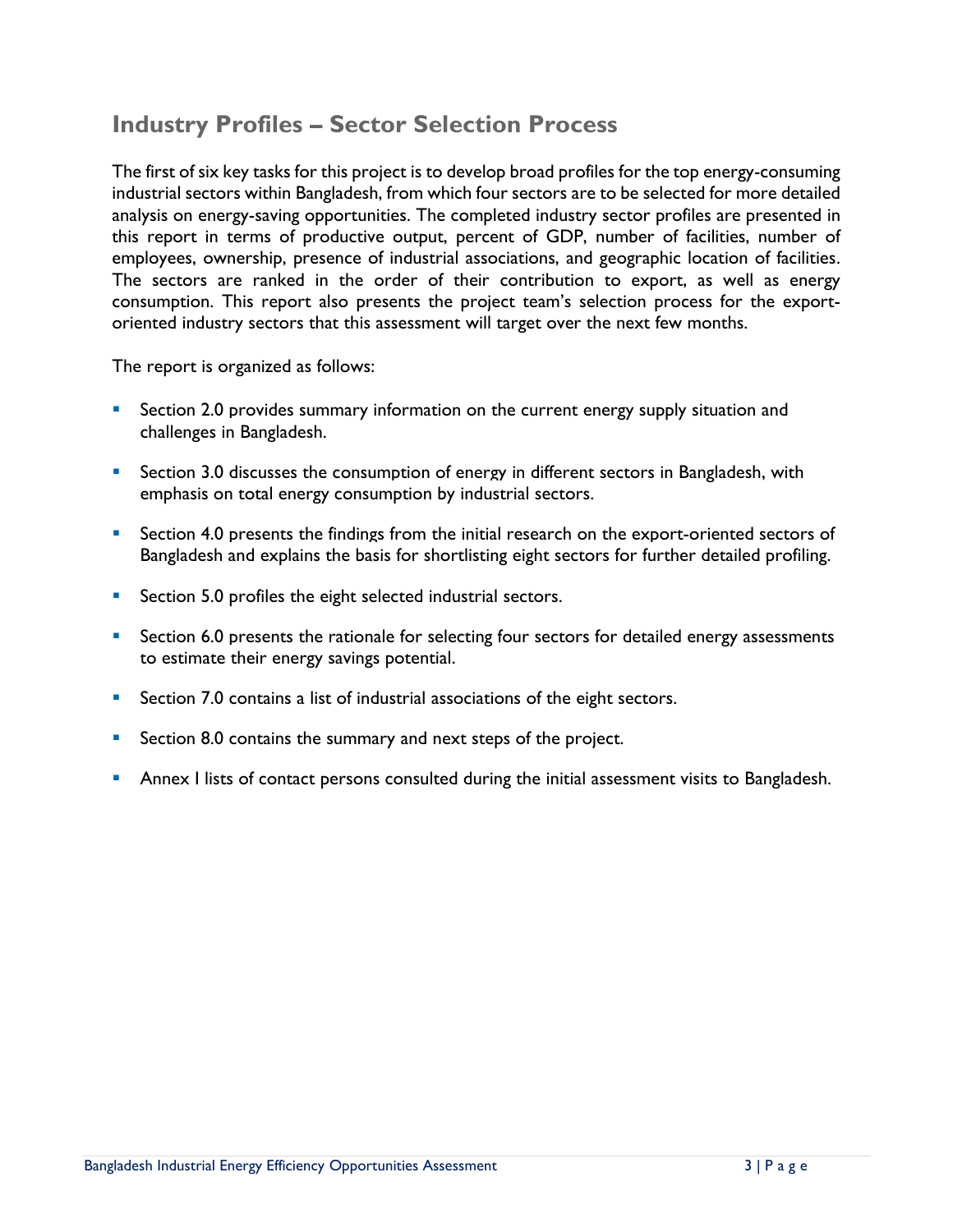# <span id="page-6-0"></span>2.0 Energy Overview in Bangladesh

Bangladesh has large natural gas reserves but potentially small reserves of coal. Industrial energy consumption is predominantly natural gas, which was about 73% of the total energy consumed in Bangladesh during 2008-09. The remaining energy demand from all sectors was met by petroleum products such as diesel and furnace oil, hydro-power, and coal. The overall energy mix of Bangladesh is illustrated in Exhibit 1 below.



#### **Exhibit 1: Energy mix in Bangladesh in 2008-09 (Source GIZ)**

**Natural Gas** is the main source of energy in Bangladesh driving its economy. The total gas supply for the country comes from domestic gas fields. The consumption of natural gas has increased at a compounded annual growth rate of 7.3% during the past 10 years. Petrobangla is the apex organization under the Ministry of Energy, Mineral and Resources responsible for gas supply and distribution in the country. Petrobangla and its subsidiary companies play a pivotal role in supplying natural gas to all categories of consumers. Availability of natural gas as a low-cost energy resource has helped to establish a competitive edge for Bangladeshi products internationally. However, the increased consumption of natural gas has resulted in a growing mismatch between its supply and demand. According to Petrobangla sources, 23 gas fields have been discovered in the country to date. The proven recoverable reserve has been estimated at 15.04 trillion cubic feet (TCF). As of June 2010, 8.55 TCF gas has been consumed, leaving only 6.49 TCF of recoverable gas. Therefore, the continued availability of gas into the future has become a serious concern for the Government and gas utilities. Currently, the country's gas supplies come from 17 fields with 100 active gas wells. Due to the combined efforts of the Government and the gas companies, the production growth rate of gas has risen from 6.8% to 8.9% between 2006 and 2010, although this is still short of demand levels.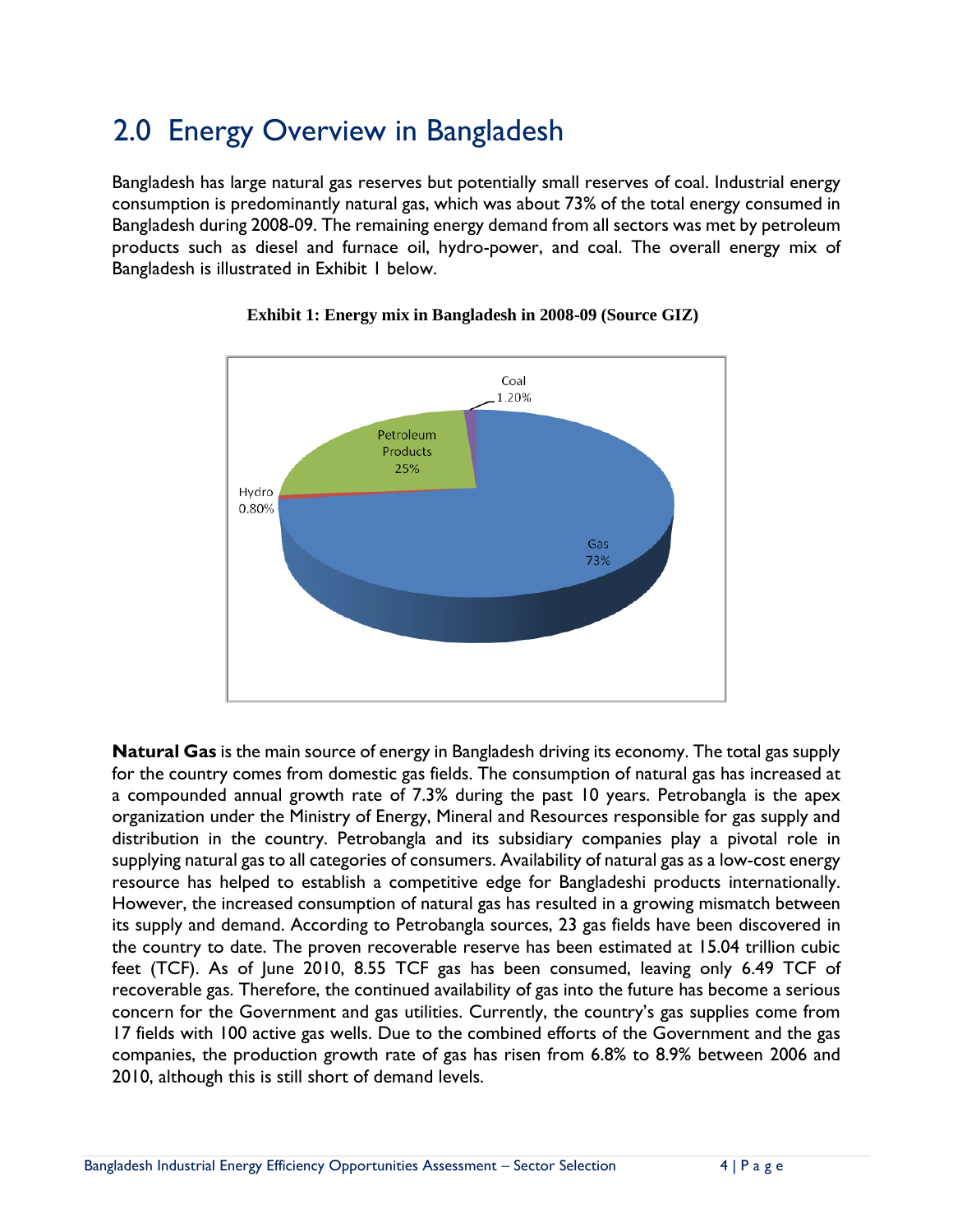**Electric Power** also faces a demand-supply mismatch, with demand far greater than the supply due to insufficient capacity. Bangladesh Power Development Board (BPDB), established in 1972, is the authority for planning, construction and operation of power generation and transmission facilities throughout Bangladesh. According to BPDB, the total installed generation capacity in Bangladesh as of June 2011 was 6,727 Mega-Watt (MW), of which 53% is owned by public sector and the remaining 47% is owned by the private sector. The highest recorded level of generated electricity was 4,890 MW (BPDB, June 2011) – a capacity utilization of 73%.

The net energy generated during FY 2010 by public and private sector power plants combined was 29,247 GWh. Out of this, 89.2% was gas-based, 4.8% came from furnace oil and diesel combined, approximately 4% from coal, and 2% from hydro, as depicted in Exhibit 2. In addition, there are about 2,200 MW of captive power plants in the country, most of which use gas as a fuel.



**Exhibit 2: Fuel Mix for Power Generation in FY 2010 (Source: BPDB)**

**Petroleum products** constitute about 23 percent of the commercial energy used in the country; the next largest fuel source behind natural gas. About 35% of the requirement for petroleum products in the country is met by a refinery located near Chittagong. The remaining demand for petroleum products is met through imports. Bangladesh Petroleum Corporation (BPC), a statutory organization of the Government under the Ministry of Energy & Mineral Resources Division, is engaged to supervise, co-ordinate and control all the activities relating to import, storage, marketing, and distribution of petroleum products in the country. According to BPC reports, Bangladesh imported about 1.41 million metric tons (MMT) of crude and 2.73 million tons of refined petroleum products in 2010-11. Total imports of petroleum products, including lubricants, were 4.2 MMT in 2010-11. The imports primarily meet the energy demand of industries, transportation, and agriculture sectors.

**Coal** consumption in Bangladesh is limited to electricity generation and use by the brick-making industry. In recent years, the government has been considering increasing the use of coal for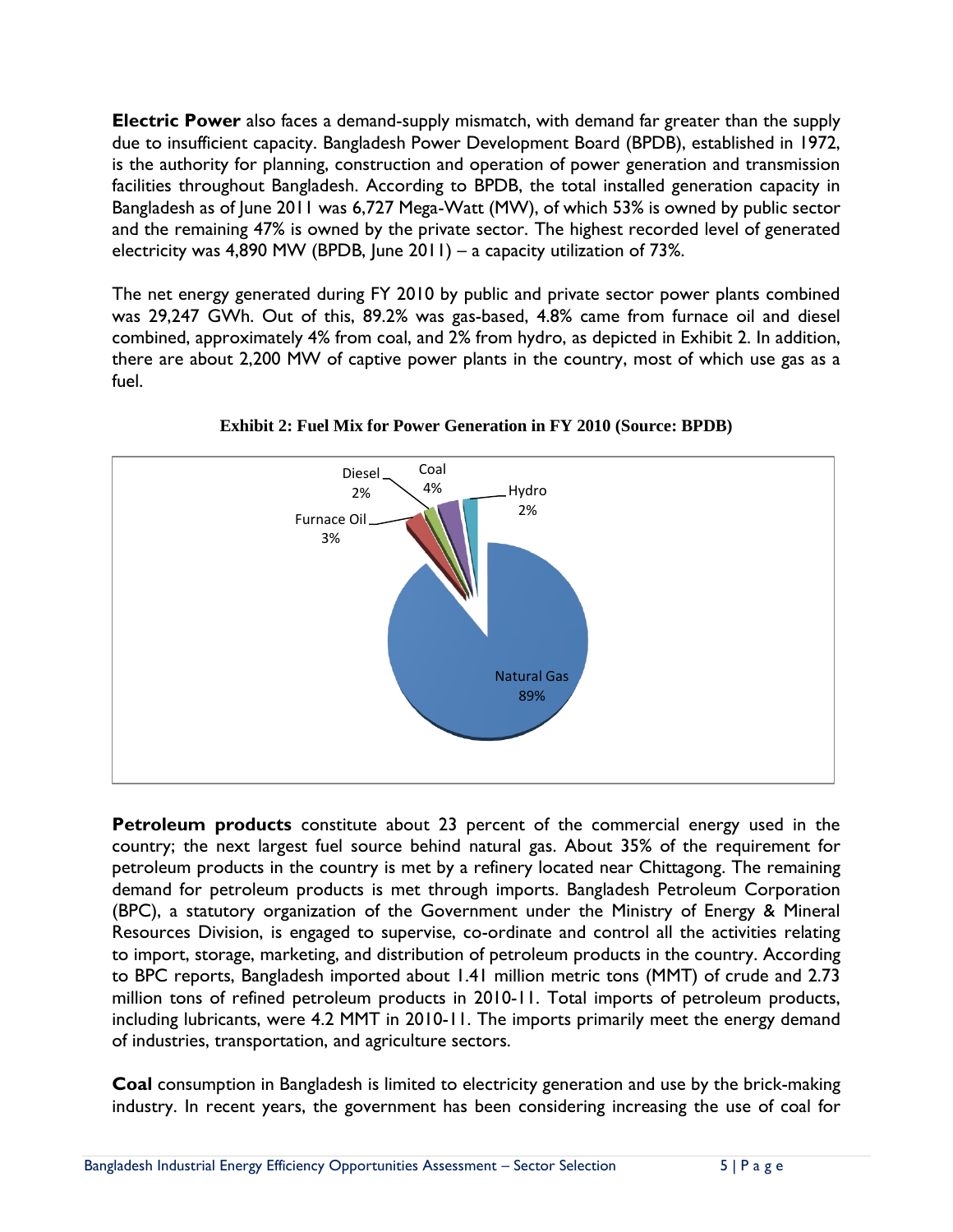electricity generation and as a fuel for industry in order to reduce dependency on natural gas. Petrobangla reports that five coal fields have been discovered in the Northwest region of the country with estimated coal reserves of 3.3 billion tons. However, the coal resources have remained underutilized due to various domestic reasons. At present, about 4,000 metric tons of coal are being extracted per day to be used in a 250 MW  $(2 \times 125 \text{ MW})$  coal-fired power plant (Petrobangla 2010).

### <span id="page-8-0"></span>**Energy Deficit**

There has been a growing reliance on natural gas for many important end uses, including for power generation. The country is currently facing natural gas supply shortages, which have started to impact the growth of various industrial sectors. It is understood that the economic growth witnessed in past years cannot be sustained without significant new domestic production, diversification of energy mix, or access to imported fuels. As reported by Petrobangla, the current average daily production of gas is about 2,000 million metric cubic feet (MMcf) while the actual demand is 2,500 MMcf – a deficit of around 500 MMcf per day. The potentially more serious gas production shortfall will emerge in the medium term when there will be a need to begin importing gas, or products such as fertilizer which are produced using natural gas as a feedstock. Against this backdrop, Petrobangla has developed programs to enhance gas production by 2015. Considering the prevailing shortages of gas particularly in the Chittagong region, steps have been taken to add about 500 MMcf per day through liquefied natural gas imports.

Bangladesh also faces a power crisis as a result of insufficient efforts to build energy capacity in recent years, aggravated by gas supply shortages. Inadequate generation capacity means demand cannot be met. The maximum demand served in FY 2010 was 4,606 MW while the forecasted demand was 6,454 MW (BPDB 2010); a deficit of 30%.

# <span id="page-8-1"></span>3.0 Industrial Energy Consumption

This section presents the overall energy usage pattern of various sectors in Bangladesh that contribute to the country's gross domestic product (GDP). During the past two years, the Bangladesh economy grew by about 6% per year. The main factors contributing to steady growth were the increase in industrial production to meet export demand and increased domestic consumption driven by remittances from overseas.

The principal industries in Bangladesh are readymade garments, textiles, chemical fertilizers, pharmaceuticals, tea processing, paper & newsprint, cement, light engineering, sugar, leather, and ceramic. The main use of energy in these industries is for meeting electrical power requirements, heating purposes, and for processing, such as chemical production. Textile mills are the leading energy consumers in the industrial sector.

The other large gas-consuming industries are steel re-rolling mills, ceramic and glass industries, and paper mills. The use of different energy sources in industries is described in the following sections.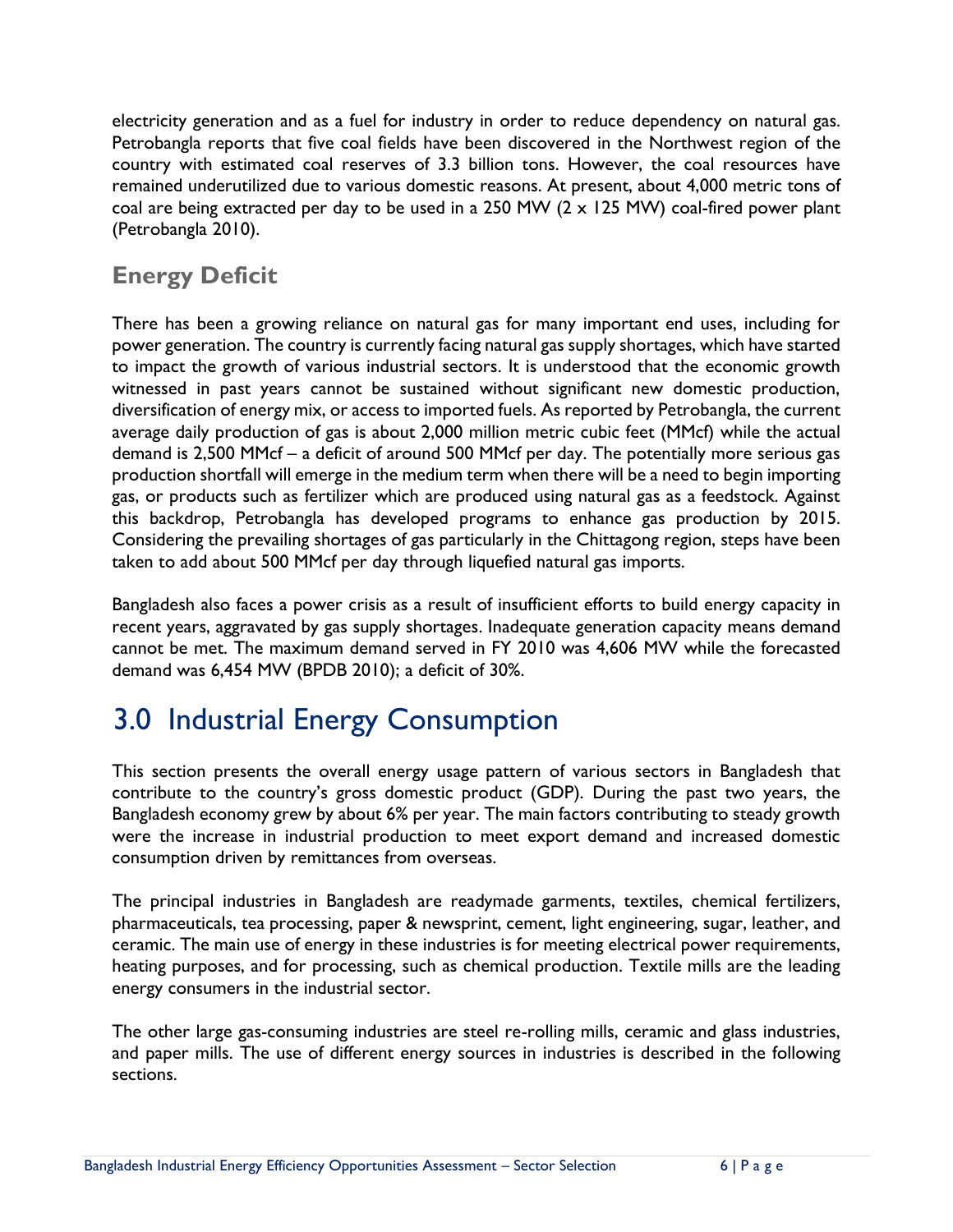### <span id="page-9-0"></span>**Consumption of Natural Gas**

Overall demand for natural gas to generate power rose sharply from 2007-08 onwards. Demand for gas in the fertilizer sector rose until the middle of 1990s and then leveled off as no new capacity building took place. All other sectors exhibited rising trends in gas consumption with the fastest growth in demand for natural gas coming from other industry sectors, with an annual increase of about 13%. Exhibit 3 below shows consumption of natural gas by sector in Bangladesh for 2009-10.



#### **Exhibit 3: Natural Gas use in Bangladesh, 2009-10 (Source: Petrobangla)**

In 2009-10, total consumption of natural gas stood at 703 billion cubic feet. The power sector was the biggest consumer at 56% of the total consumption. This figure includes gas consumption for power generation from the grid, as well as from captive power plants. A further break-down of gas consumption by grid-connected power plants and industry-owned captive power plants is not available. According to a GIZ report, in 2008-09, about 15% of total natural gas consumption was for captive power generation. It follows that of the 56% of gas consumed by the power sector, 41% is utilized for grid power and the remaining 15% is used by the industrial sector for captive power generation. Of the total gas consumption, 17% (118 billion cubic feet) is consumed by industries mainly for meeting process requirements such as heating and feedstock. Since most of the captive power plants are used by industries, total gas usage by the industrial sector in 2009- 10 can be estimated at 32% (225 billion cubic feet).

### <span id="page-9-1"></span>**Consumption of Electricity**

Total consumption of grid-supplied electricity in 2010-11 was 26,578 GWh; a breakdown of use is shown below in Exhibit 4. Consumption by industrial consumers was 7,712 million KWh, which is 29% of the total electricity consumption (BPDB, 2010-11). In addition, a large number of industries use gas to generate the electricity required in their facility, therefore, mostly small and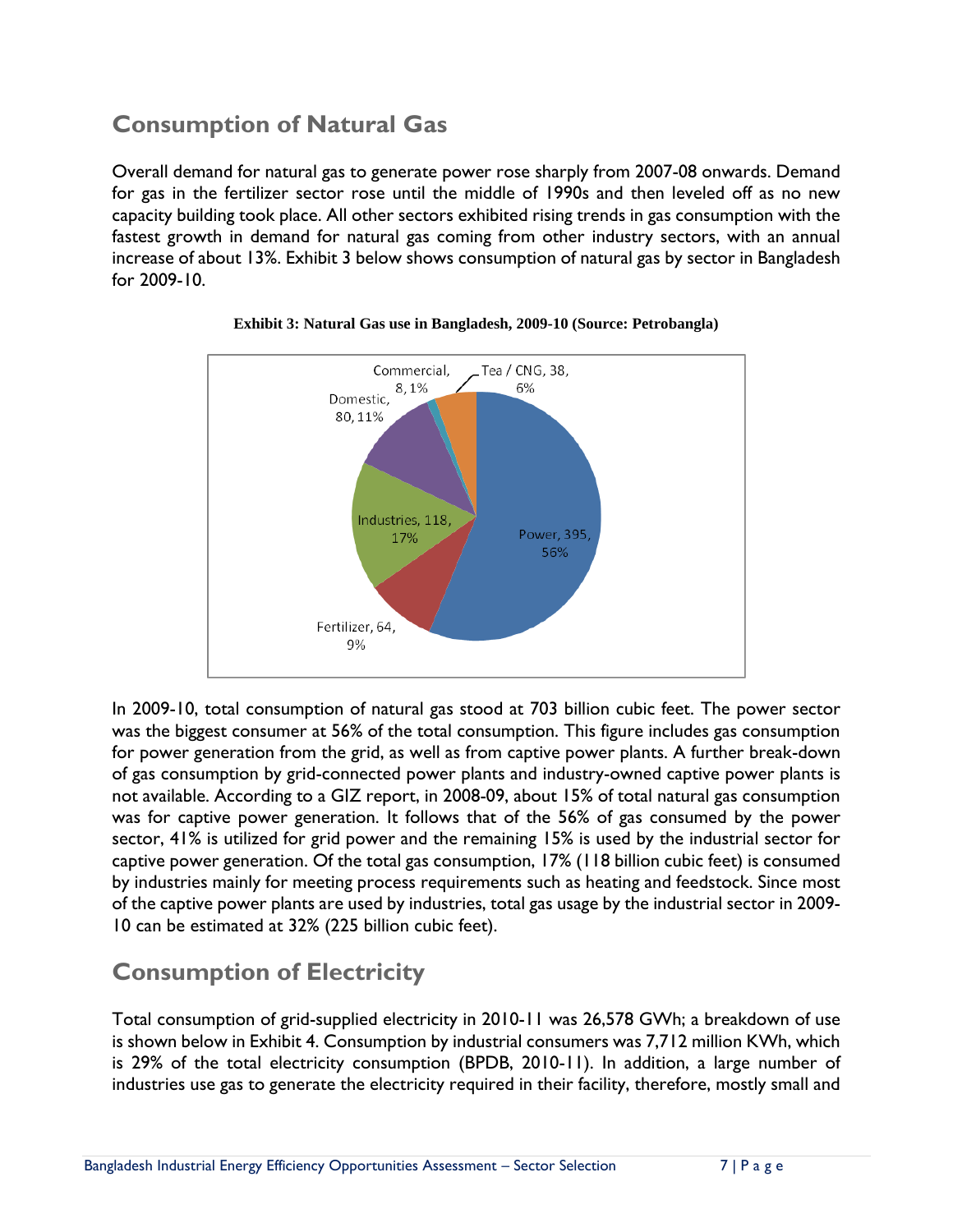medium industries contribute to electricity demand from the grid. These small and medium industries largely rely on back-up generation that mostly runs on diesel.



#### **Exhibit 4: Electricity use in Bangladesh, 2010-11 (Source: BPDB)**

### <span id="page-10-0"></span>**Consumption of Petroleum Products**

Total consumption of diesel in 2010-11 was 3.22 million tons. Diesel consumption is predominantly by the transportation sector with a 46.8% share (0.13 million ton), followed by agriculture sector with a 31% share of the total. Consumption by industries is low at only 4%, as shown in Exhibit 5.



#### **Exhibit 5: Diesel use in Bangladesh, 2010-11 (Source: BPC)**

Total consumption of furnace oil in 2010-11 was 0.55 million tons. Furnace oil is mainly consumed by the power sector, followed by industries as the second largest group of consumers. Sectorwise consumption of furnace oil is shown in Exhibit 6.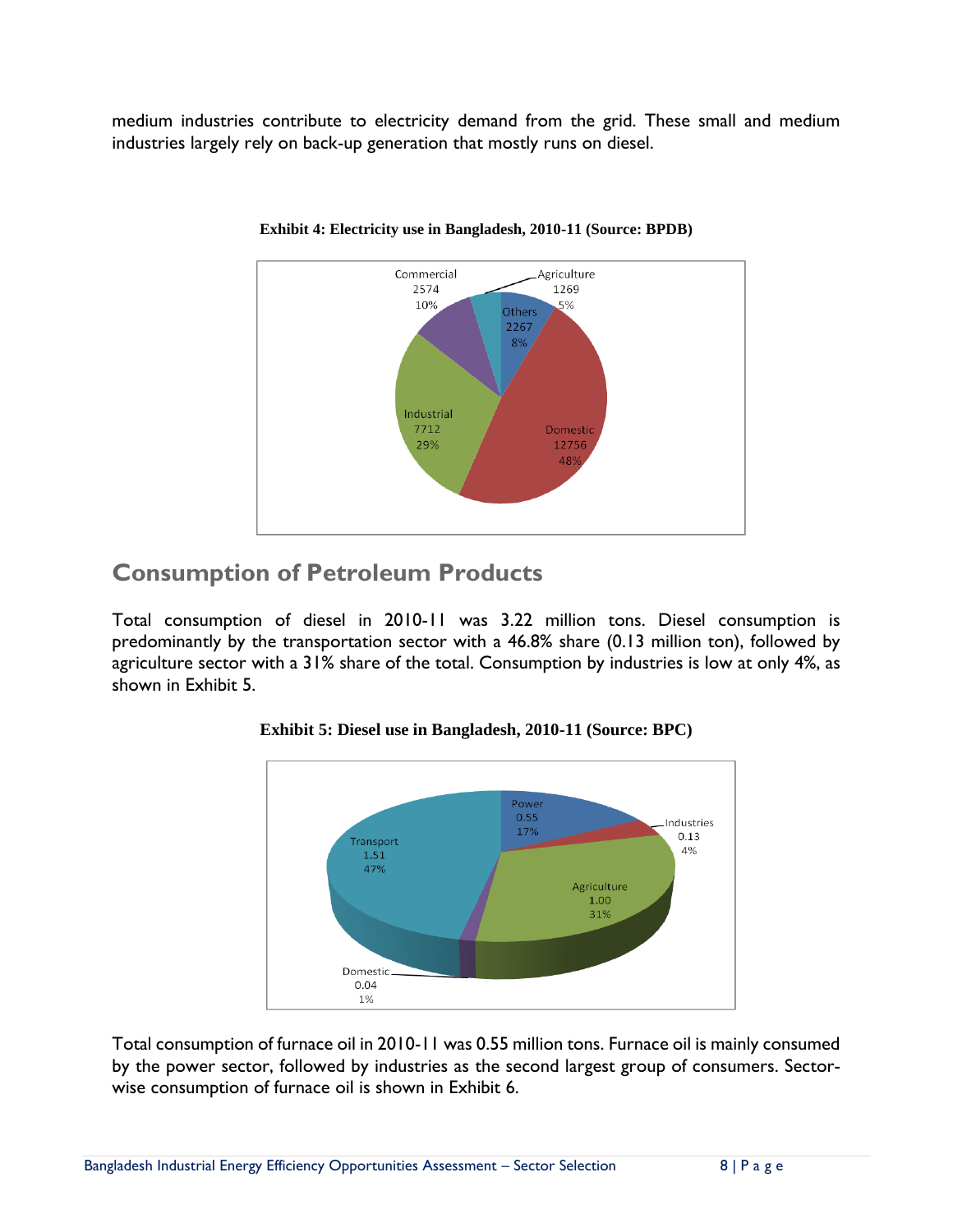

**Exhibit 6: Furnace Oil use in Bangladesh, 2010-11 (Source: BPC)**

### <span id="page-11-0"></span>**Consumption of Coal**

The power sector uses 80% of the domestic coal produced. At present, 4,000 – 5,000 metric tons of coal is extracted per day for use in a  $2 \times 125$  MW coal-based power plant. The remaining coal is mostly used by brick kilns which are also dependent on imported coal. Apart from these instances, there is no other usage of coal in the industrial sector. A summary of total energy consumed by the industrial sector is presented below. This analysis demonstrates that major energy usage in industries is in the form of natural gas and grid-supplied electricity.

| <b>Fuel Type</b>   | <b>Annual Fuel Usage in Industries</b>      |
|--------------------|---------------------------------------------|
| <b>Natural Gas</b> | 225 Billion cubic feet estimated in 2009-10 |
| Electricity        | 7,712 GWh in 2010-11                        |
| <b>Diesel</b>      | 0.13 million ton in 2010-11                 |
| Furnace oil        | 0.12 million ton in 2010-11                 |
| Coal               | Negligible                                  |

### <span id="page-11-1"></span>**Consumption Summary**

### <span id="page-11-2"></span>**Initiatives on Energy Efficiency**

In view of the growing energy deficit due to demand supply mismatch, the government has set up a task force to look into energy efficiency at the national level. The power division in the Energy Ministry has been designated as a focal agency for promotion of energy efficiency-related activities in the country. The ministry has plans to create a Sustainable and Renewable Energy Development Agency (SREDA) through an act of Parliament and has taken the required steps to present the Energy Conservation bill in the upcoming session. The ministry is receiving technical assistance from GIZ on energy efficiency, including assistance in drafting the Energy Conservation Act.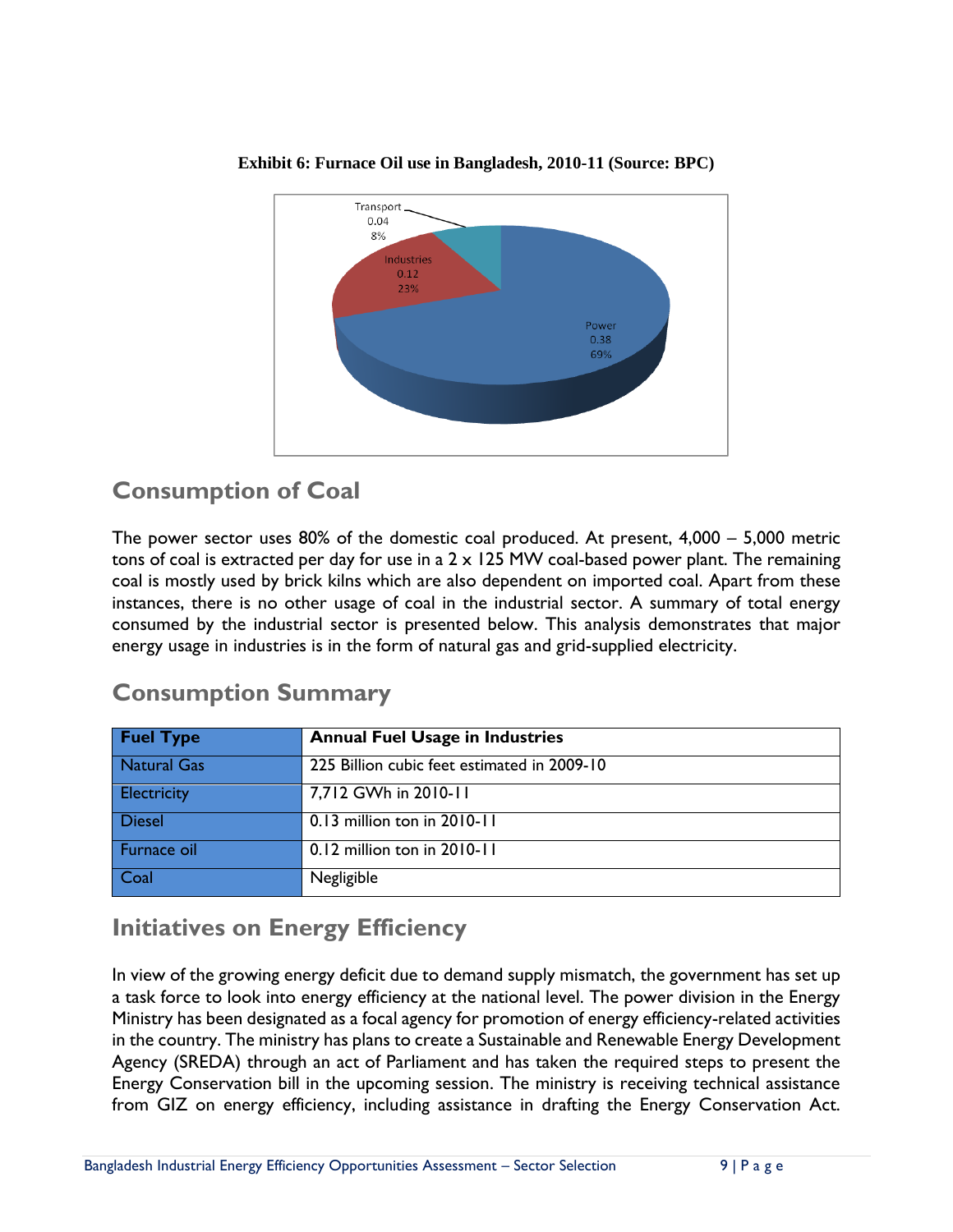Other multi-lateral donors interested in supporting energy efficiency in Bangladesh are the World Bank, International Finance Corporation (IFC), Asian Development Bank and UNDP. During the last few years, GIZ and IFC have carried out studies on energy efficiency and demand side management across industrial sectors and also conducted pilot demonstrations of energy conservation technologies in textile and steel sectors.

Additionally, there have been initiatives undertaken by local organizations to sensitize consumers to energy efficiency. In July 2011, Titas Gas, which is the country's largest gas transmission and distribution company, created an Energy Efficiency Cell under the Vigilance department with 14 full-time staff. The energy efficiency team has a mandate to carryout energy audits with an aim to reduce wasteful use of natural gas in industrial sectors.

# <span id="page-12-0"></span>4.0 Review of Bangladesh Industries

This section presents industry sector data compiled from a variety of government and other sources, including the Bangladesh Bureau of Statistics within the Ministry of Commerce, the Bangladesh Bank, the Export Promotion Bureau and others. This data was used by the team as part of the criteria for selection of the four focal sectors for further assessment.

| SL<br>No.               | <b>Exports of selected principal commodities</b>                                         | <b>Exports in</b><br><b>Million BDT</b><br>$(2009 - 2010)$ | <b>Exports in</b><br><b>Million USD*</b> |
|-------------------------|------------------------------------------------------------------------------------------|------------------------------------------------------------|------------------------------------------|
| J.                      | Readymade Garments (RMG)                                                                 | 790,042                                                    | 11,368                                   |
| $\overline{2}$          | Jute Goods (except carpet)                                                               | 41,440                                                     | 596                                      |
| $\overline{\mathbf{3}}$ | Fish                                                                                     | 26,514                                                     | 381                                      |
| $\overline{4}$          | Footwear                                                                                 | 16,366                                                     | 235                                      |
| $\overline{5}$          | Raw Hides, Skins & Leather                                                               | 15,665                                                     | 225                                      |
| $\overline{6}$          | Naphtha & Furnace Oil                                                                    | 13,891                                                     | 200                                      |
| $\overline{7}$          | Raw Jute                                                                                 | 12,760                                                     | 184                                      |
| $\overline{8}$          | <b>Terry Towels</b>                                                                      | 10,527                                                     | 151                                      |
| $\overline{9}$          | <b>Pharmaceutical Products</b>                                                           | 2,761                                                      | 40                                       |
| $\overline{10}$         | Fertilizer                                                                               | 2,667                                                      | 38                                       |
| $\overline{11}$         | Vegetables, fresh/chilled                                                                | 2,492                                                      | 36                                       |
| $\overline{12}$         | Hats and other Headgear                                                                  | 2,329                                                      | 34                                       |
| $\overline{13}$         | China/Ceramic Table Ware                                                                 | 1,961                                                      | 28                                       |
| 4                       | Tea                                                                                      | 391                                                        | 6                                        |
|                         | <b>Total</b>                                                                             | 939,806                                                    | 13,522                                   |
|                         | * I USD = 69.5 BDT (Average Exchange rate for 2009-10, South Asian Microfinance Network) |                                                            |                                          |

<span id="page-12-1"></span>**Ministry of Commerce Data**. Major export-oriented sectors (2009-2010 data) arranged by contribution to exports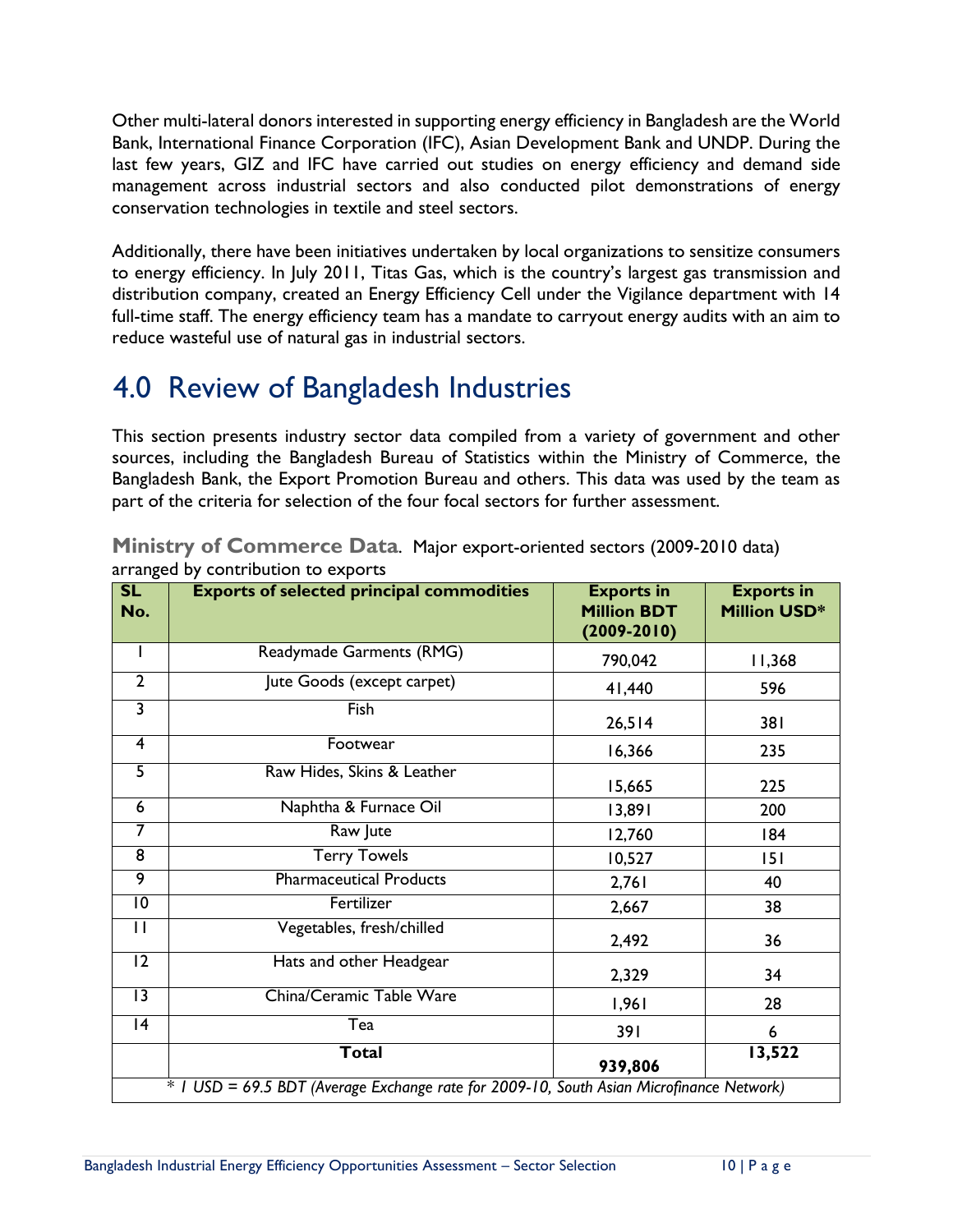| SL No. | <b>Export of Principal Commodities</b> | Value in USD (2010-2011) |
|--------|----------------------------------------|--------------------------|
|        | <b>Knitwear Garments</b>               | 9,482,061                |
| 2      | <b>Woven Garments</b>                  | 8,432,397                |
| 3.     | <b>Other Sectors</b>                   | 2,530,211                |
| 4      | Jute Goods                             | 757,650                  |
| 5.     | Frozen Foods                           | 625,041                  |
| 6      | Raw Jute                               | 357,284                  |
|        | Agri-Products                          | 333,943                  |
| 8      | Leather                                | 297,832                  |
| 9      | <b>Chemical Products</b>               | 104,760                  |
| 10     | Tea                                    | 3,201                    |
|        | Total                                  | 22,924,380               |

### <span id="page-13-0"></span>**Export Promotion Bureau, Bangladesh – Export Data**

### <span id="page-13-1"></span>**Bangladesh Bank – Exports during April to September 2011**

| SL<br>No.               | <b>Commodity group</b>                            | <b>Amount in</b><br><b>Million BDT</b> | <b>Amount in</b><br>million USD | % of total export |
|-------------------------|---------------------------------------------------|----------------------------------------|---------------------------------|-------------------|
|                         | <b>Readymade garments</b>                         | 616,926                                | 8,428                           | 79.1%             |
| 1.1                     | Knitwear                                          | 378,086                                | 5,156                           | 48.5%             |
| $\overline{1.2}$        | Woven garments                                    | 238,840                                | 3,263                           | 30.6%             |
| $\overline{2}$          | Jute manufactures                                 | 23,708                                 | 324                             | 3.0%              |
| $\overline{\mathbf{3}}$ | Fish, shrimps and prawns                          | 22,190                                 | 303                             | 2.8%              |
| $\overline{3.1}$        | Fish                                              | 5,536                                  | 76                              | 0.7%              |
| $\overline{3.2}$        | Shrimp and prawns                                 | 16,654                                 | $\overline{228}$                | 2.1%              |
| $\overline{\mathbf{4}}$ | <b>Leather and leather</b><br>manufactures        | 20,069                                 | 274                             | 2.6%              |
| 4.1                     | Leather                                           | 12,243                                 | 167                             | 1.6%              |
| 4.2                     | Leather manufactures                              | 7,826                                  | 107                             | 1.0%              |
| $\overline{\mathbf{5}}$ | <b>Home Textile</b>                               | 19,876                                 | 272                             | 2.5%              |
| $\overline{\mathbf{6}}$ | Raw jute                                          | 10,095                                 | $\overline{138}$                | 1.3%              |
| 7                       | Petroleum & petroleum<br>products                 | 5,635                                  | 77                              | 0.7%              |
| $\overline{\mathbf{8}}$ | <b>Terry Towel</b>                                | 4,026                                  | 55                              | 0.5%              |
| 9                       | <b>Bicycle</b>                                    | 1,697                                  | 23                              | 0.2%              |
| $\overline{10}$         | <b>Pharmaceutical products</b>                    | 1,589                                  | 22                              | 0.2%              |
| П                       | <b>Handicraft</b>                                 | 195                                    | 2.7                             | 0.0%              |
| $\overline{12}$         | Tea                                               | 102                                    | $\mathsf{I}$ .4                 | 0.0%              |
| $\overline{13}$         | <b>Fertilizer</b>                                 | 621                                    | 8.5                             | 0.1%              |
| $\overline{14}$         | <b>Others</b>                                     | 52,971                                 | 724                             | 6.8%              |
|                         | A. Sub-total                                      | 779,700                                | 10,652                          | 100%              |
|                         | <b>B.</b> Exports from Export Processing<br>Zones | 130,317                                | 1,780                           |                   |
|                         | Total:(A+B)                                       | 910,017                                | 12,432                          |                   |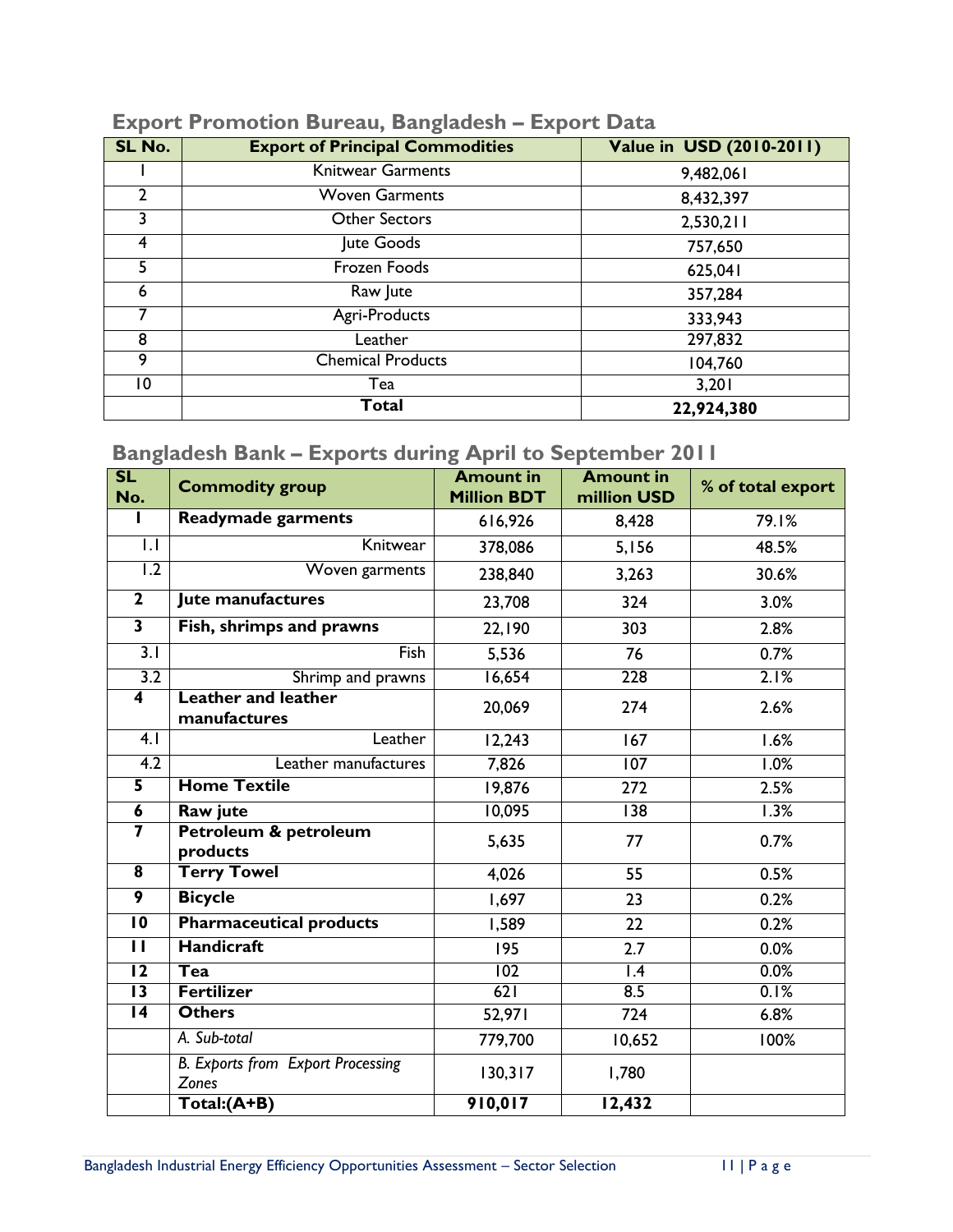**Various Sources- Industry Sectors.** The table below presents information compiled from various sources and serves as the initial pool for the short-listing of the eight industry sectors.

<span id="page-14-0"></span>

| SL No.                  | <b>Bangladesh Bureau of Statistics</b> | <b>Export</b><br><b>Promotion</b><br><b>Bureau</b> | <b>Bangladesh Bank</b>              | <b>Main sectors</b><br>from different<br>reports | List of thrust <sup>1</sup> (priority)<br>manufacturing sectors in<br>Sixth five year plan<br>$(2011 - 2015)$ |
|-------------------------|----------------------------------------|----------------------------------------------------|-------------------------------------|--------------------------------------------------|---------------------------------------------------------------------------------------------------------------|
|                         | Readymade garments (RMG)               | <b>Knitwear Garments</b>                           | Readymade garments                  | <b>Textiles, RMG</b>                             | Agro-based and agro-<br>processing industry                                                                   |
| $\overline{2}$          | Jute goods (except carpet)             | <b>Woven Garments</b>                              | Jute manufactures                   | Footwear                                         | Ship building                                                                                                 |
| 3                       | Fish                                   | Others                                             | Fish, shrimps and<br>prawns         | Glass                                            | Basic chemicals/dye and<br>chemicals                                                                          |
| $\overline{\mathbf{4}}$ | Footwear                               | Jute Goods                                         | Leather and leather<br>manufactures | Ceramics                                         | Readymade garments<br>industry                                                                                |
| 5                       | Raw hides, skins & leather             | Frozen Foods                                       | Home textile                        | Food products                                    | Pharmaceuticals                                                                                               |
| 6                       | Naphtha & furnace oil                  | Raw Jute                                           | Raw jute                            | Pulp and paper                                   | Polymer industry                                                                                              |
| 7                       | Raw Jute                               | Agri-Products                                      | Petroleum and<br>petroleum products | Sugar                                            | Jute and jute products                                                                                        |
| 8                       | Terry towels                           | Leather                                            | Terry towels                        | Fertilizer                                       | Leather and leather<br>products                                                                               |
| 9                       | Pharmaceutical products                | <b>Chemical Products</b>                           | <b>Bicycles</b>                     | Plastic forming and<br>recycling                 | Light engineering industry<br>(LEI)                                                                           |
| $\overline{10}$         | Fertilizer                             | Tea                                                | Pharmaceutical<br>products          | Paper and board                                  | Plastic                                                                                                       |
| $\overline{\mathbf{1}}$ | Vegetables, fresh/chilled              |                                                    | Handicraft                          | Foundry                                          | Frozen fish                                                                                                   |
| 12                      | Hats and other headgear                |                                                    | Tea                                 | Raw jute and Jute<br>goods                       | Tea                                                                                                           |
| $\overline{13}$         | China/Ceramic Table ware               |                                                    | Fertilizer                          | Tea                                              | <b>Home Textiles</b>                                                                                          |
| $\overline{14}$         | Tea                                    |                                                    | Others                              | Frozen foods                                     | Ceramics                                                                                                      |
|                         |                                        |                                                    |                                     |                                                  | <b>Energy efficient appliances</b><br>and electronic goods                                                    |

 $\overline{a}$ 

<sup>12 |</sup> Page Bangladesh Industrial Energy Efficiency Opportunities Assessment – Sectors Selection  $1$  Thrust Sectors –mentioned here and elsewhere in the report – is the term used in the local government reports and refers to priority or focus sectors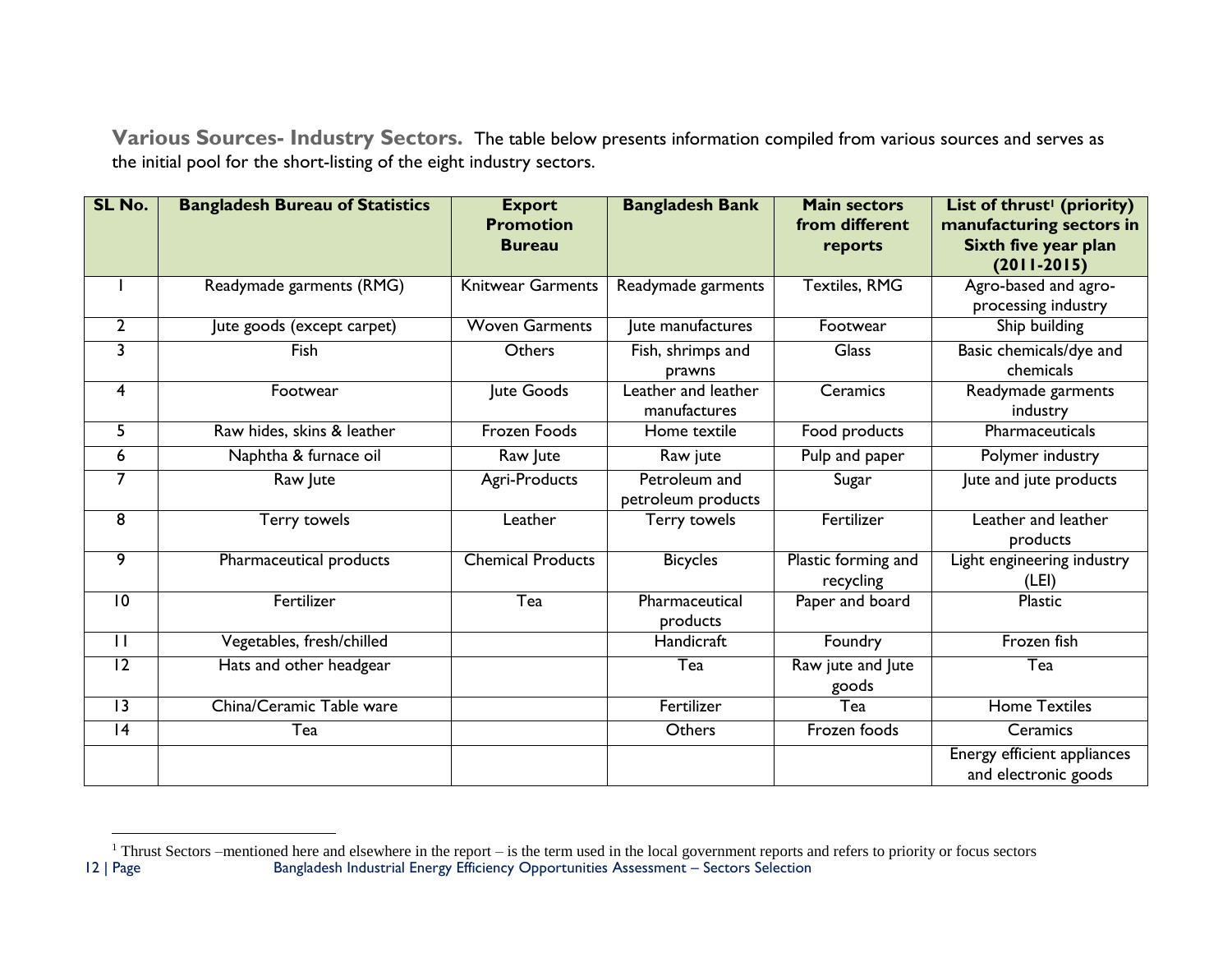### **Eight Selected Sectors and Selection Criteria**

<span id="page-15-0"></span>

| SL<br>No.      | <b>Sectors</b>                                     | <b>Export Oriented</b>                                                                     | <b>Ownership</b>                                               | <b>Rationale for Short listing / Rejection</b>                                                                                                                                                                                                                                                                                                                                                                   |
|----------------|----------------------------------------------------|--------------------------------------------------------------------------------------------|----------------------------------------------------------------|------------------------------------------------------------------------------------------------------------------------------------------------------------------------------------------------------------------------------------------------------------------------------------------------------------------------------------------------------------------------------------------------------------------|
|                | <b>Textile (textiles, RMG,</b><br>home textiles)   | Yes                                                                                        | Mainly Private                                                 | Highest contribution in exports (about 79% of total export).<br>Major consumer of natural gas among industrial sectors.                                                                                                                                                                                                                                                                                          |
| $\overline{2}$ | Jute (raw jute and jute<br>products)               | Yes                                                                                        | Mainly Private                                                 | Ranks second in exports after textiles (about 3% of total<br>export). Process similar to textile (spinning, weaving, etc.) and<br>assumed to be energy consuming. Power shortage is a major<br>problem for attaining desired level of production                                                                                                                                                                 |
| 3              | <b>Frozen Foods (primarily</b><br>fish and shrimp) | Yes                                                                                        | Mainly Private                                                 | Features 3 <sup>rd</sup> in exports after textile and jute sectors, with 2.8%<br>of total annual exports. Fish processing plants, ice plants and<br>cold storage are energy intensive. Different reports suggest<br>inefficiency in existing ice plants. "Thrust Sector" for<br>development under sixth 5- Year Plan for Development (2011-<br>15). Lack of electricity leads to poor refrigeration and quality. |
| 4              | <b>Steel Re-Rolling Mills</b>                      | No. Supports<br>domestic<br>construction and<br><b>Light Engineering</b><br>Industry (LEI) | Private                                                        | Steel re-rolling mills are highly energy intensive. They support<br>machinery and light engineering industries which are identified as<br>"thrust sector" under sixth Five Year Plan.                                                                                                                                                                                                                            |
| 5              | <b>Fertilizer</b>                                  | No. Overall net<br>importer. One plant<br>is export oriented.                              | <b>Mainly</b><br>Government.<br>Two plants are<br>private held | Major consumer of gas after power sector. Gas reserves are<br>declining and need to be addressed. Plants are of old vintage.<br>Three plants are temporarily shut down due to gas shortage.                                                                                                                                                                                                                      |
| 6              | <b>Leather and Leather</b><br><b>Goods</b>         | Yes                                                                                        | Private                                                        | 1.4% contribution to exports; identified as a "thrust sector"<br>under the sixth Five Year Plan, which would be given priority for<br>growth, incentives, and others.                                                                                                                                                                                                                                            |
| $\overline{7}$ | <b>Tea Industry</b>                                | Yes                                                                                        | Mainly Private                                                 | Small contribution to exports but many industries consume<br>natural gas. Some processes are inherently energy intensive.                                                                                                                                                                                                                                                                                        |
| 8              | <b>Ceramics</b>                                    | Yes                                                                                        | Mainly Private                                                 | Inherently energy intensive. Gas supply is becoming a concern.<br>Thrust area for export under sixth Five Year Plan.                                                                                                                                                                                                                                                                                             |
| 9              | Pulp and Paper                                     | No                                                                                         | <b>Public and Private</b>                                      | There are few plants in Bangladesh. No contribution to exports.                                                                                                                                                                                                                                                                                                                                                  |
| 10             | Sugar                                              | <b>No</b>                                                                                  | <b>Public and Private</b>                                      | Already targeted for energy efficiency under GIZ program.                                                                                                                                                                                                                                                                                                                                                        |
| $\mathbf{H}$   | Ship Building                                      | <b>No</b>                                                                                  | <b>Public and Private</b>                                      | Priority in future for export.                                                                                                                                                                                                                                                                                                                                                                                   |
| 12             | Pharmaceuticals                                    | Yes                                                                                        | Private                                                        | 0.2% contribution to exports; not energy intensive.                                                                                                                                                                                                                                                                                                                                                              |

| Sectors highlighted below have been selected for detailed profiling. |  |  |  |  |
|----------------------------------------------------------------------|--|--|--|--|
|                                                                      |  |  |  |  |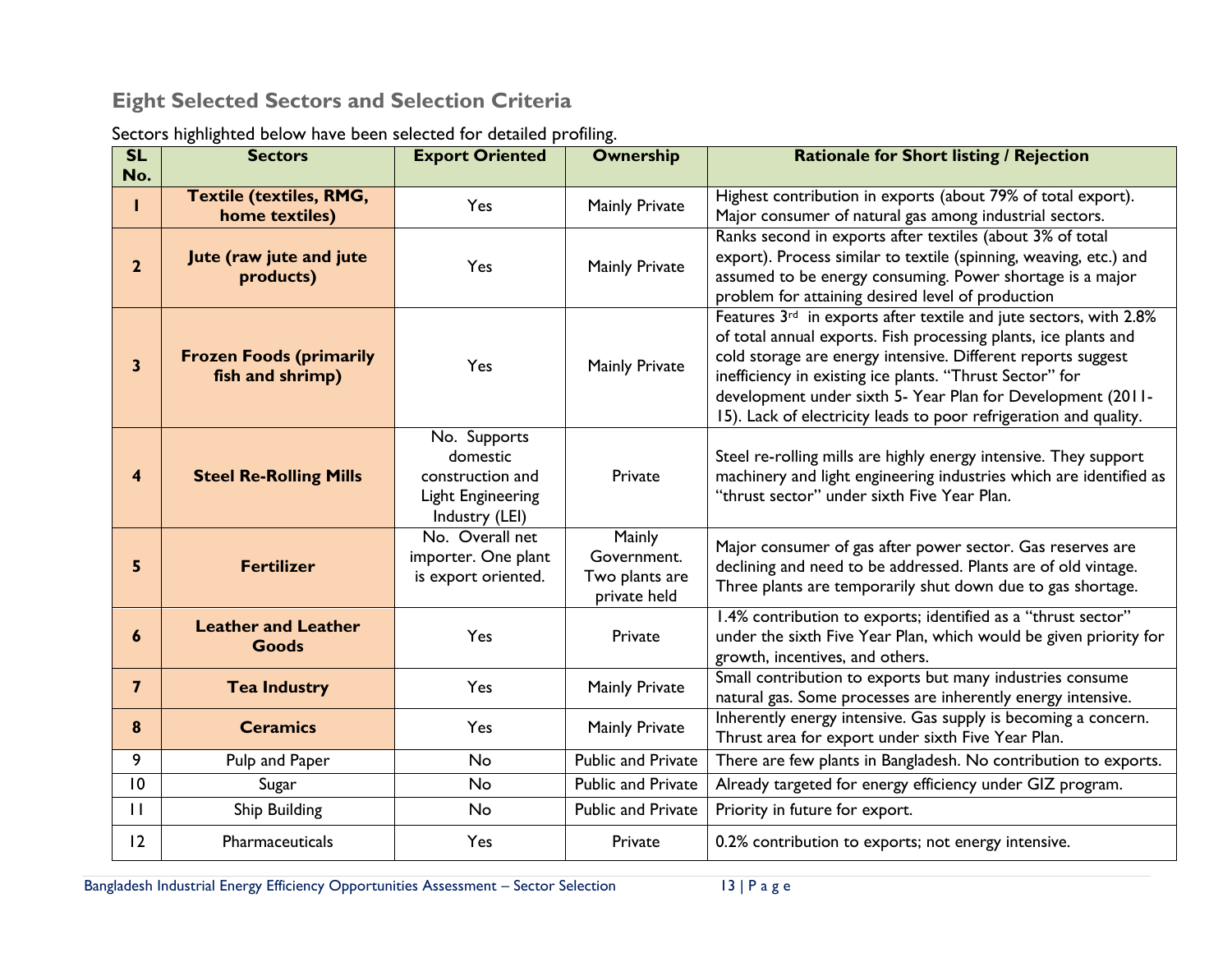# <span id="page-16-0"></span>5.0 Sector Profiles

For the eight sectors selected for broad profiling – textile, jute, frozen foods, steel re-rolling mills, fertilizer, leather and leather goods, tea, and ceramics – the project team gathered early data through desktop research to prepare general sector profiles. The early research relied on publicly available documentation, including internet and published information. The following reports were among those reviewed and analyzed while preparing the profiles:

- Reports published by international agencies such as World Bank, Asian Development Bank (ADB), the International Energy Agency (IEA), United Nations.
- Reports by the Bangladesh Government, such as the Planning Commission; Ministry of Power, Energy and Mineral Resources, Ministry of Environment and Forests, Bangladesh Bureau of Statistics.
- Annual reports of gas and power companies such as Petrobangla, BPDB, BPC.
- **Annual reports of industry associations of the shortlisted sectors.**

Following the initial research, the team traveled to Bangladesh in early 2012 to meet key stakeholders, collect additional data, and verify information collected during the desktop review to further develop the profiles. During the visit, the following information was collected:

- Recent energy consumption data with break-down by different industry categories
- **Feedback on the selected industries to understand energy use patterns in** production/manufacturing
- **Feedback on the selection of four sectors for detailed assessment**
- **Detailed information about the four selected sectors through engagement of their** industry associations

Detailed profiles for eight shortlisted sectors are presented below. The profiles include information such as:

- **Number of plants, capacity, productive output**
- **Demography of plants geographical location, member of industrial association**
- Total exports, GDP contribution, and related economic indicators

#### <span id="page-16-1"></span>**Textile Sector**

The textile sector has emerged as the prime mover of the Bangladesh economy by earning foreign exchange and generating employment opportunities for millions of local people. The sector has significantly contributed towards the government's poverty alleviation program and to the social empowerment of women. The textile sector can be categorized in two segments:

- **Primary textile sector consisting of spinning, weaving and textile processing activities**
- Ready-made garments sector consisting of knitwear and woven garments manufacturing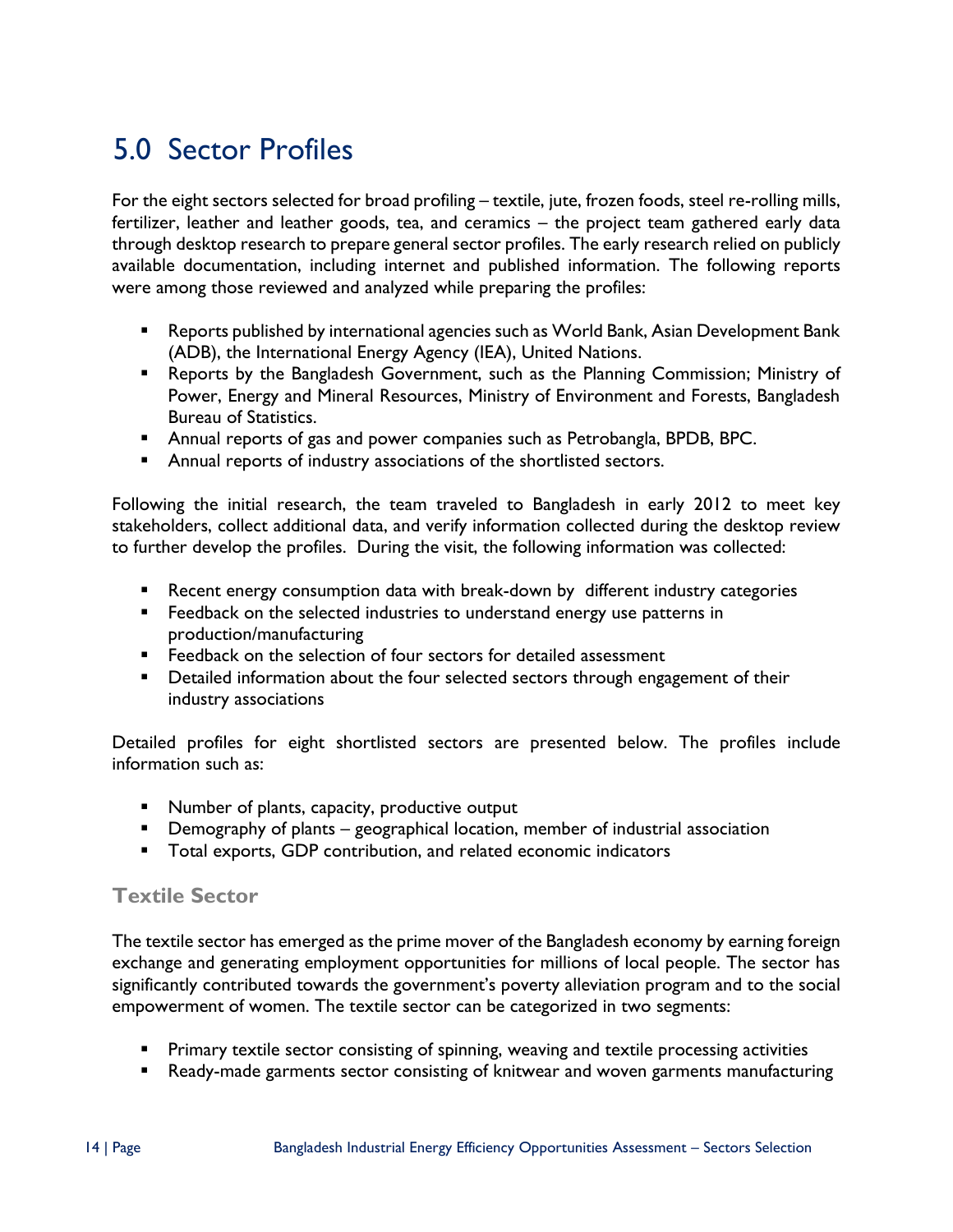As a fast growing sector, the future employment opportunity of textiles is expected to increase rapidly to cater to growing domestic and export demands. Details of the textile sector are presented in the table below.

| <b>Type of Products Produced</b><br>(segmentation of the sector)                                                    | Yarn, fabric, knitwear garments, woven garments                                                                                                                                                                                                                                                                                                                                                                      |
|---------------------------------------------------------------------------------------------------------------------|----------------------------------------------------------------------------------------------------------------------------------------------------------------------------------------------------------------------------------------------------------------------------------------------------------------------------------------------------------------------------------------------------------------------|
| <b>Main Export Oriented Product</b>                                                                                 | Knitwear garments (jacket, sweater, t-shirt), woven garments<br>(shirt, trouser), textile clothing                                                                                                                                                                                                                                                                                                                   |
| Economic Impact (including<br>production output in terms of<br>volume and value, and percent<br>of GDP)             | Contribution to GDP - 12% (Source BTMA)                                                                                                                                                                                                                                                                                                                                                                              |
| <b>Export Market Characteristics</b><br>(including export as portion of<br>total industrial export)                 | Total ready-made garments (RMG) export in 2010-11:<br>17.91 billion USD (US Dollars)<br>Ready-made garments - 79.1% of total export from Bangladesh in<br>2010-11 (41.4% knitwear, 36.8% woven)                                                                                                                                                                                                                      |
| Ownership (including local<br>versus international ratio)                                                           | Local: 95%, International 5%                                                                                                                                                                                                                                                                                                                                                                                         |
| Geographic Location of Facilities<br>(including description of<br>clusters)                                         | Dhaka, Chittagong, Narayanganj                                                                                                                                                                                                                                                                                                                                                                                       |
| <b>Employment Characteristics</b><br>(including number of employees<br>and male to female ratio)                    | Source: BTMA director's report<br>Textile spinning - 400,000 employees<br>Textile weaving - 80,000 employees<br>Knitting knit dyeing - 324,000 employees<br>Dyeing and finishing - 33,000 export oriented ready-made<br>garments (RMG) - 2 million employees<br>80% female                                                                                                                                           |
| <b>Sector Demographics (including</b><br>number of facilities, and ratio of<br>large versus medium/small<br>plants) | Source: BTMA<br>Yarn Manufacturing (textile spinning) - 385 facilities (production<br>capacity 1,932 million kg p.a.)<br>Fabric Manufacturing (textile weaving) - 743 facilities (2,327 million<br>meter p.a., 5,772 million kg)<br>Textile Processing - 238 facilities (1521 million meter woven, 596<br>million kg knit, 361 million kg yarn)                                                                      |
| Energy Use (in terms of volume,<br>portion of total industry energy<br>use, and profile of energy use by<br>source) | According to different reports, there is high gas use in this sector.<br>The garments, dyeing, knitting, spinning and textile mills together<br>comprise the leading consumer of gas within the industrial sector.<br>The textile processing units are energy intensive and offer several<br>energy savings opportunities; therefore, this sector is targeted for<br>energy efficiency assessment under the project. |
|                                                                                                                     | Energy consumption is in the form of electricity and steam, and<br>natural gas is primarily used for captive power generation and for<br>raising steam in the boilers. Almost 98% of units are generating<br>captive power based on natural gas.                                                                                                                                                                     |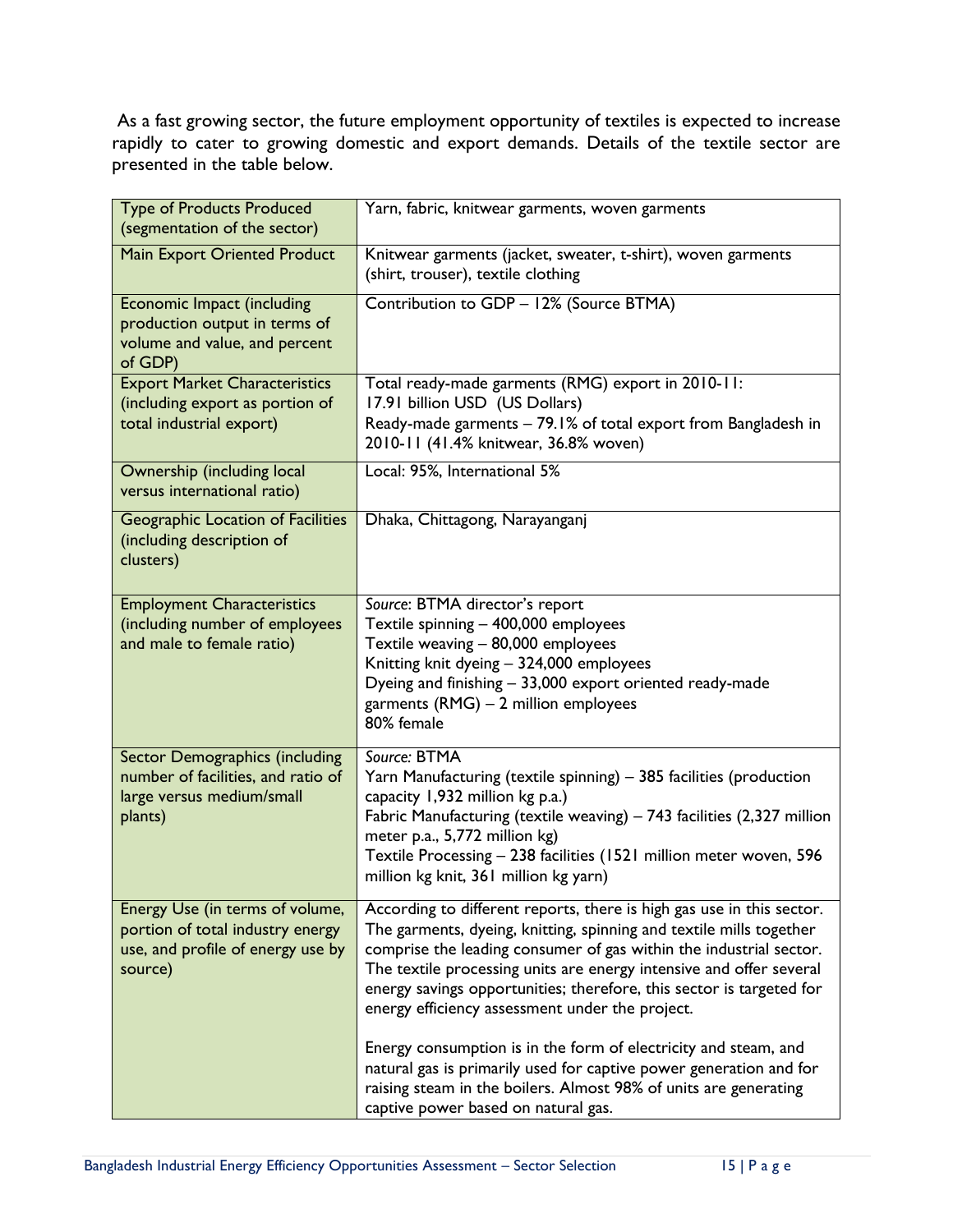|                                                                                                                         | According to the BTMA, the textile sector alone accounts for<br>about 10% of the total natural gas consumption in the country.<br>The industry has 985 gas-based generators with installed capacity<br>of 879 MW and 242 diesel generators with installed capacity of<br>422 MW. |
|-------------------------------------------------------------------------------------------------------------------------|----------------------------------------------------------------------------------------------------------------------------------------------------------------------------------------------------------------------------------------------------------------------------------|
|                                                                                                                         | The textile industry is estimated to suffer from a production loss<br>of about 35-40% due to energy shortages.                                                                                                                                                                   |
| Environmental Impact (including<br>contribution to GHG emissions,<br>water use, and wastewater and<br>waste generation) | Major environment issues - effluent discharge pollution.                                                                                                                                                                                                                         |
| <b>Expected Future Growth of</b>                                                                                        | Growth - 13.1% average annual growth projection from FY 2010                                                                                                                                                                                                                     |
| Sector (short, medium and long                                                                                          | to FY 2015 (Source: Planning Commission)                                                                                                                                                                                                                                         |
| term, and drivers/challenges)                                                                                           | Challenges - competition from neighboring countries, cotton price<br>volatility.                                                                                                                                                                                                 |
| Industrial Association(s)                                                                                               | <b>Bangladesh Textile Mills Association</b>                                                                                                                                                                                                                                      |
| (presence and strength)                                                                                                 | Bangladesh Garment Manufacturers and Exporters Association                                                                                                                                                                                                                       |
|                                                                                                                         | Bangladesh Knitwear Manufacturers and Exporters Association                                                                                                                                                                                                                      |
|                                                                                                                         | Bangladesh Textile Dyeing & Printing Industrial Association                                                                                                                                                                                                                      |
| <b>Opportunity Summary</b>                                                                                              | Important industry - vital to Bangladesh's export earnings                                                                                                                                                                                                                       |
|                                                                                                                         | Recent rapid growth expected to continue                                                                                                                                                                                                                                         |
|                                                                                                                         | Energy intensive                                                                                                                                                                                                                                                                 |
|                                                                                                                         | Large number of facilities leads to significant consumption levels                                                                                                                                                                                                               |
|                                                                                                                         | (10% of all natural gas consumption)                                                                                                                                                                                                                                             |
|                                                                                                                         | Large number of captive power                                                                                                                                                                                                                                                    |

#### **Jute Manufacturing Sector**

Jute manufacturing is one of the oldest manufacturing sectors in Bangladesh. It accounted for a major share of national income and employment during the 1960s and 1970s and export of jute and jute goods were the two most important sources of foreign exchange. Bangladesh is one of the leading exporters of jute goods in the world. However, the share of jute and jute goods in the Gross Domestic Product (GDP) and exports declined as the preference for synthetic fibers increased. For many decades prior to the emergence of ready-made garment exports, jute and jute goods dominated the export sector making up 70 percent of exports until 1981.The sector accounted for only about 3% of the country's total export in 2010-11. Due to growing environmental concerns, the jute sector in Bangladesh is on a revival path to meet increasing global demand. Details of the jute sector are presented in the table below.

| <b>Type of Products Produced</b><br>(segmentation of the sector) | Raw jute, jute goods (hessian, sacking, yarn/twine, carpet backing<br>cloth) |
|------------------------------------------------------------------|------------------------------------------------------------------------------|
| <b>Main Export Oriented Product</b>                              | Raw jute, yarn/twine                                                         |
| Economic Impact (including                                       | Total production in 2010-11: 729,069 tons                                    |
| production output in terms of                                    | Total export in 2010-11: 594,423 tons                                        |
| volume and value, and percent<br>of GDP)                         |                                                                              |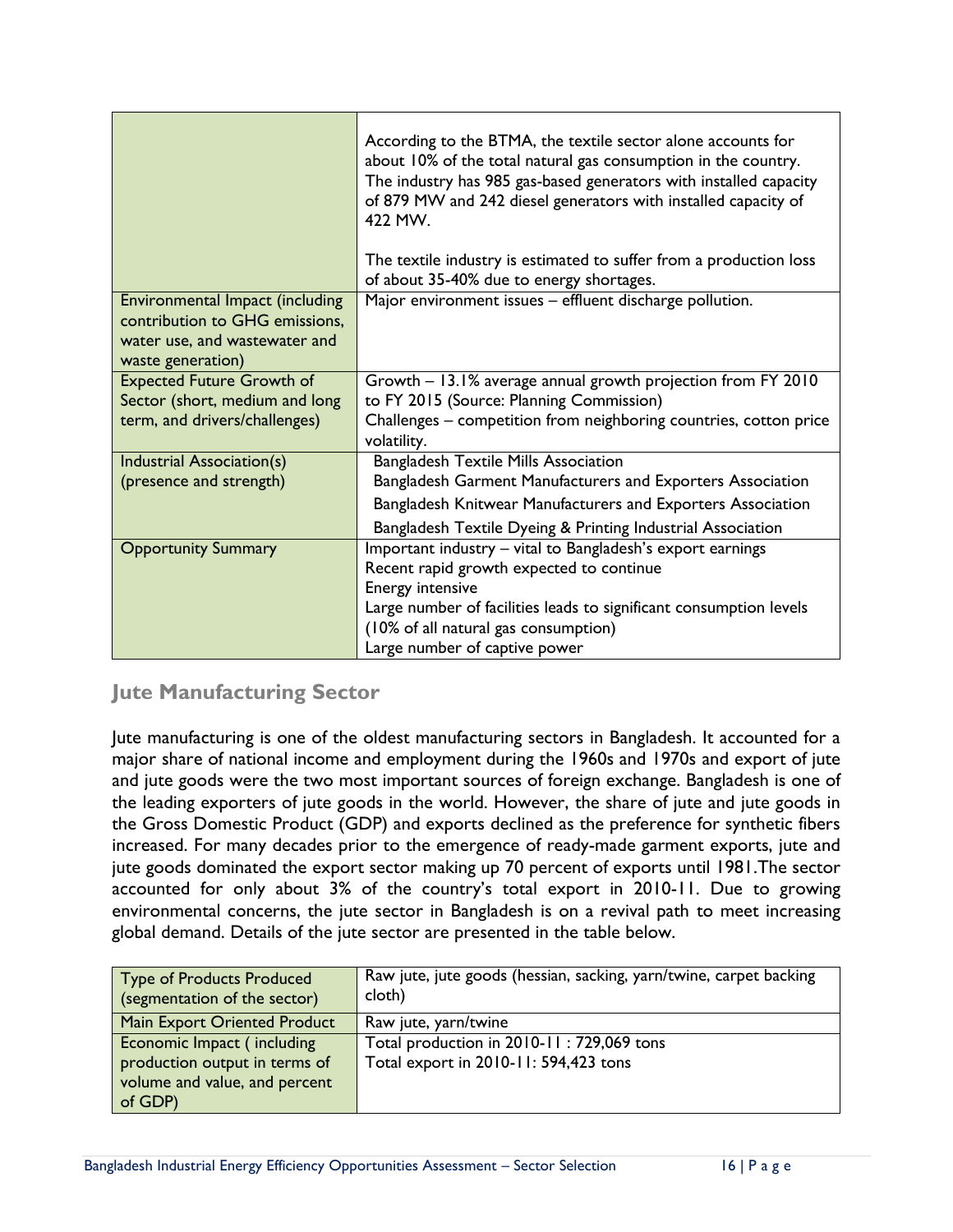| <b>Export Market Characteristics</b><br>(including export as portion of<br>total industrial export)                     | Raw Jute - 1.6% of total exports from Bangladesh in 2010-11<br>worth 0.357 billion USD dollars<br>Jute Goods - 3.0% of total exports from Bangladesh in 2010-11<br>worth 0.757 billion USD dollars.<br>Total export earnings from Jute -in 2010-11 is1.1 billion USD.<br>205 facilities (27 under public sector company Bangladesh Jute                                                                                                             |
|-------------------------------------------------------------------------------------------------------------------------|-----------------------------------------------------------------------------------------------------------------------------------------------------------------------------------------------------------------------------------------------------------------------------------------------------------------------------------------------------------------------------------------------------------------------------------------------------|
| Ownership (including local<br>versus international ratio)                                                               | Mills Corporation, 178 under private sector)<br>Out of 178 mills under private sector, 81 under Bangladesh Jute<br>Mills Association members and 97 under Bangladesh Jute Spinners<br><b>Association members</b>                                                                                                                                                                                                                                    |
| Geographic Location of Facilities<br>(including description of<br>clusters)                                             | Dhaka, Khulna, Chittagong                                                                                                                                                                                                                                                                                                                                                                                                                           |
| <b>Employment Characteristics</b><br>(including number of employees<br>and male to female ratio)                        | Bangladesh Jute Spinners Association: 55,868 employees<br>Bangladesh Jute Mills Association: 39,000 employees<br>Bangladesh Jute Mills Corporation: 61,681 employees                                                                                                                                                                                                                                                                                |
| Sector Demographics (including<br>number of facilities, and ratio of<br>large versus medium/small<br>plants)            | 205 facilities.<br>175, 114 installed spindles in jute spinning mills out of which<br>147,124 are operated;<br>Looms in jute mills:<br>BJMC: 7,320 installed, 5,805 operated<br>BJMA: 12,861 installed, 4,334 operated                                                                                                                                                                                                                              |
| Energy Use (in terms of volume,<br>portion of total industry energy<br>use, and profile of energy use by<br>source)     | Energy use figure not available. Through various discussions, it was<br>learned that the jute sector consumes significant energy. Power<br>shortages are a major problem for attaining the desired level of<br>production.<br>Machinery used in jute mills are of aged; most of the mills were set<br>up in the 1960s - 1970s.<br>As a reference point, jute production in India (the largest jute<br>producer) consumes 3.75 - 8.02 GJ/ton energy. |
| Environmental Impact (including<br>contribution to GHG emissions,<br>water use, and wastewater and<br>waste generation) | Not available                                                                                                                                                                                                                                                                                                                                                                                                                                       |
| <b>Expected Future Growth of</b><br>Sector (short, medium and long<br>term, and drivers/challenges)                     | Future Growth - identified as a thrust sector for development<br>Challenges - Competition from man-made fibers, power shortage                                                                                                                                                                                                                                                                                                                      |
| Industrial Association(s)<br>(presence and strength)                                                                    | Bangladesh Jute Association,<br><b>Bangladesh Jute Goods Association</b><br>Bangladesh Jute Mills Association(108 members)<br>Bangladesh Jute Spinners Association                                                                                                                                                                                                                                                                                  |
| <b>Opportunity Summary</b>                                                                                              | Important industry - vital to Bangladesh's export earnings<br>Recent rapid growth expected to continue and increase<br>Large consumers of natural gas and furnace oil<br>Efficient and "environmentally friendly" operations are vital to the<br>global competitiveness of the industry                                                                                                                                                             |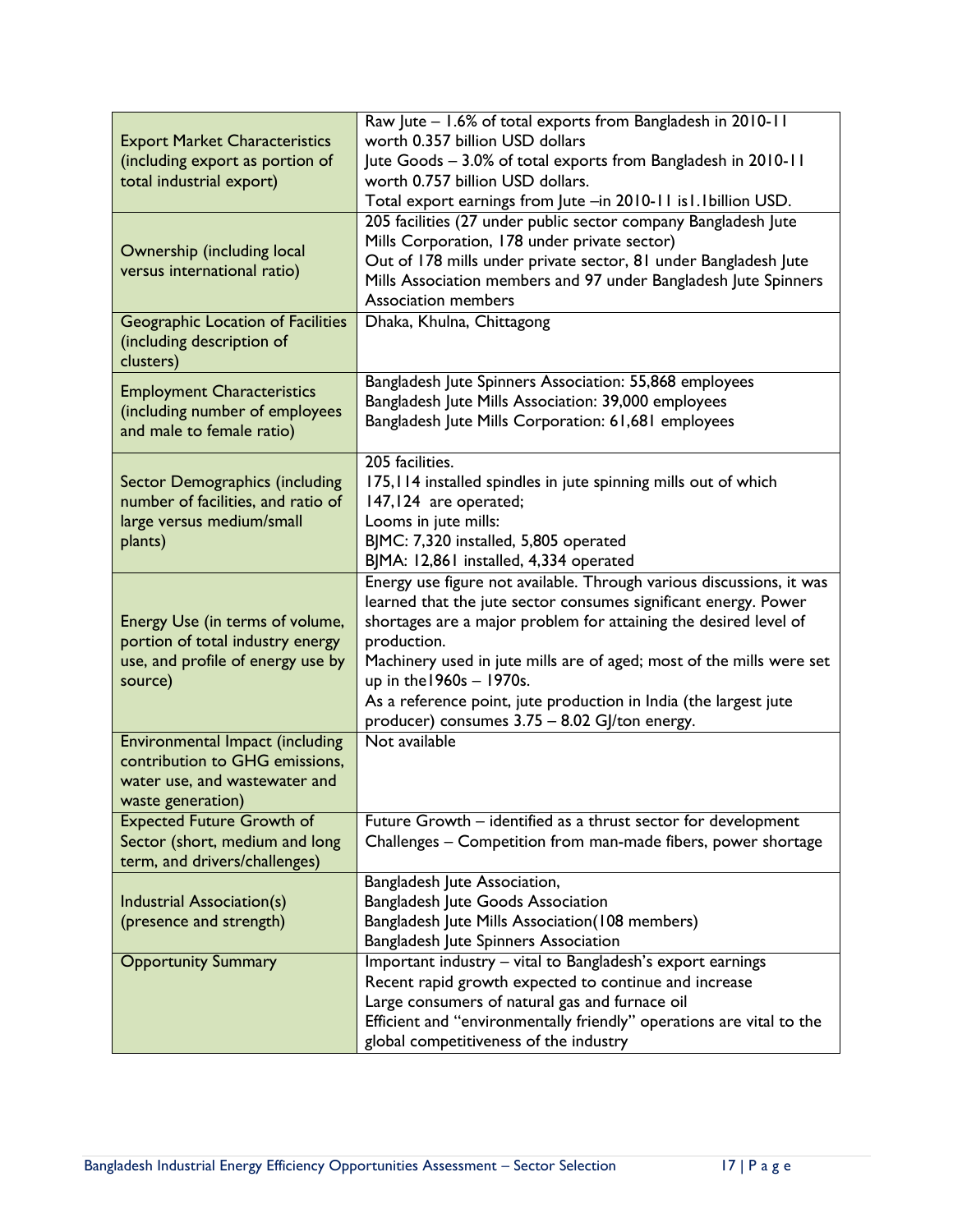### <span id="page-20-0"></span>**Frozen Foods Sector**

Frozen food, comprised of shrimp and fish, is one of the leading export sectors in Bangladesh. The availability of natural resources in Bangladesh make this sector promising for investors looking to supply international as well as in domestic markets. Commercial aquaculture of shrimp has increased rapidly in the coastal belt of Bangladesh. During the last ten years, Bangladesh's seafood industry has earned international recognition by responding to the food-safety and quality requirements of its destinations, mostly, U.S. and the European Union. The frozen food industry has been identified as a focus sector which will give it priority in receiving favorable treatment in regard to taxes, subsidies, credit facilities, land allotments, and foreign exchange allocations. Details of the frozen food sector are presented in the table below.

| <b>Type of Products Produced</b><br>(segmentation of the sector)                                                 | Shrimp, fish                                                                                                                                                                                                                                                                                                                   |  |  |  |  |
|------------------------------------------------------------------------------------------------------------------|--------------------------------------------------------------------------------------------------------------------------------------------------------------------------------------------------------------------------------------------------------------------------------------------------------------------------------|--|--|--|--|
| Main Export Oriented Product                                                                                     | Frozen shrimp & prawn, frozen fish, fresh and chilled fish,<br>value-added shrimp and fish products                                                                                                                                                                                                                            |  |  |  |  |
| Economic Impact (including production<br>output in terms of volume and value,<br>and percent of GDP)             | Total Production: 2,899,198 M Tons in 2009-10                                                                                                                                                                                                                                                                                  |  |  |  |  |
| <b>Export Market Characteristics</b><br>(including export as portion of total<br>industrial export)              | 2.8% of total export; total export earnings in 2010-11 was<br>611 million USD<br>Shrimp exported in $2010-11 = 144.80$ million lbs<br>Fish exported in $2010-11 = 35.14$ million lbs<br>Export earnings from shrimp in $2010-11 = 477.83$ million<br><b>USD</b><br>Export earnings from fish in $2010-11 = 133.53$ million USD |  |  |  |  |
| Ownership (including local versus<br>international ratio)                                                        | Mostly owned by domestic (local) players                                                                                                                                                                                                                                                                                       |  |  |  |  |
| <b>Geographic Location of Facilities</b><br>(including description of clusters)                                  | Chittagong, Khulna, Cox's Bazar, Jessore, Dhaka                                                                                                                                                                                                                                                                                |  |  |  |  |
| <b>Employment Characteristics (including</b><br>number of employees and male to<br>female ratio)                 | More than I million employees                                                                                                                                                                                                                                                                                                  |  |  |  |  |
| Sector Demographics (including number<br>of facilities, and ratio of large versus<br>medium/small plants)        | - 149 shore-based export oriented fish processing plants<br>most of which are privately owned.<br>- Out of 148 plants, 74 plants are approved by the EU to<br>supply frozen seafood to its member states.<br>- 4 fish processing plants and 12 freezing plants are owned<br>by BFDC (a public sector company).                 |  |  |  |  |
| Energy Use (in terms of volume,<br>portion of total industry energy use,<br>and profile of energy use by source) | Energy is used in chillers/freezing plants/frozen storage.<br>The primary energy source is electricity in fish processing<br>plants. Plants also have diesel-based generators which are<br>used regularly due to erratic grid power supply.                                                                                    |  |  |  |  |
| Environmental Impact (including<br>contribution to GHG emissions, water<br>use, and wastewater)                  | Solid waste generation, waste water generation, during the<br>production, exhaust emissions from diesel generators<br>The environment policy of Bangladesh covers the fisheries<br>sector.                                                                                                                                     |  |  |  |  |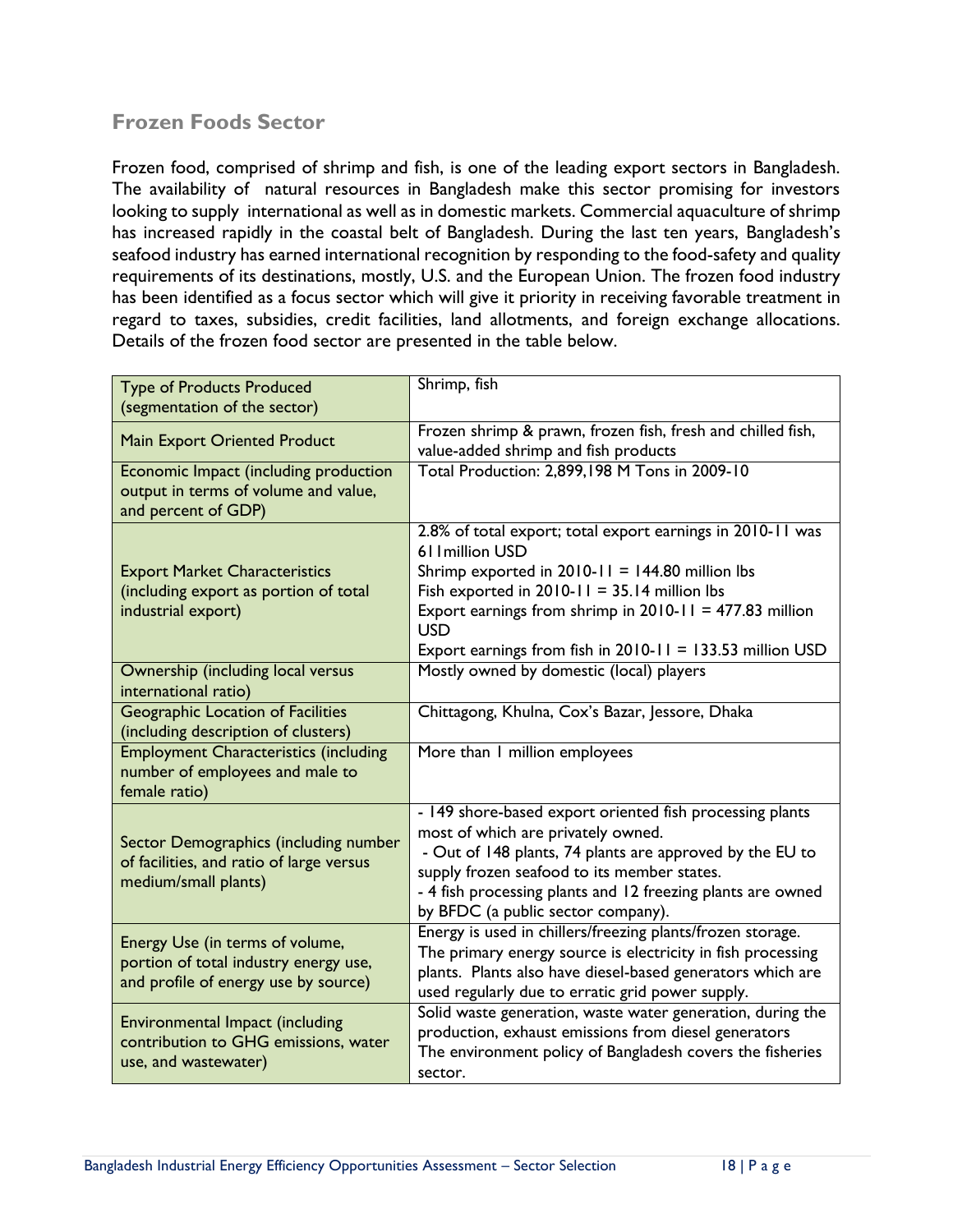| <b>Expected Future Growth of Sector</b> | Identified as thrust sector for development. BFFEA has set     |  |  |  |
|-----------------------------------------|----------------------------------------------------------------|--|--|--|
| (short, medium and long term, and       | a target of 1.5 billion dollars from export of shrimp and fish |  |  |  |
| drivers/challenges)                     | by 2015.                                                       |  |  |  |
| Industrial Association(s) (presence and | Bangladesh Frozen Foods Exporters Association (BFFEA)          |  |  |  |
| strength)                               |                                                                |  |  |  |
| <b>Opportunity Summary</b>              | Important industry - vital to Bangladesh's export earnings     |  |  |  |
|                                         | Recent rapid growth expected to continue                       |  |  |  |
|                                         | Depends on liquid fuel to generate power                       |  |  |  |
|                                         | Increased power reliability will increase productivity         |  |  |  |

#### <span id="page-21-0"></span>**Steel Re-rolling Sector**

The steel re-rolling industry has developed during the last few years and this sector is serving as the backbone of the Bangladesh economy. However, it is one of the most energy intensive industries. During the last seven years, a few steel re-rolling mills have been modernized, but the vast majority is still continuing with old processes. Details of the steel re-rolling sector are presented in the table below.

| <b>Type of Products Produced</b><br>(segmentation of the sector)                                          | Process steel ingots into rods and bars, etc.<br>These products are used in construction and also by the<br>light engineering industry to produce<br>machinery/components.                                                                  |  |  |  |
|-----------------------------------------------------------------------------------------------------------|---------------------------------------------------------------------------------------------------------------------------------------------------------------------------------------------------------------------------------------------|--|--|--|
| <b>Main Export Oriented Product</b>                                                                       | Auto parts, bicycle, pumps, etc.                                                                                                                                                                                                            |  |  |  |
| Economic Impact (including production<br>output in terms of volume and value,<br>and percent of GDP)      | Not available                                                                                                                                                                                                                               |  |  |  |
| <b>Export Market Characteristics</b><br>(including export as portion of total<br>industrial export)       | Not available                                                                                                                                                                                                                               |  |  |  |
| Ownership (including local versus<br>international ratio)                                                 | Not available                                                                                                                                                                                                                               |  |  |  |
| Geographic Location of Facilities<br>(including description of clustering)                                | Re-rolling mill cluster near Narayanganj, Chittagong                                                                                                                                                                                        |  |  |  |
| <b>Employment Characteristics (including</b><br>number of employees and male to<br>female ratio)          | Not available                                                                                                                                                                                                                               |  |  |  |
| Sector Demographics (including<br>number of facilities, and ratio of large<br>versus medium/small plants) | Re-rolling mills - 250 plants, 2.5 million ton capacity per year<br>25 plants are modern, 5 are large automatic units, 15 plants<br>are medium size, 150 plants are small<br>Capacity of big and medium plants $\sim$ 50% of total capacity |  |  |  |
|                                                                                                           | Capacity of smaller plants $\sim$ 50% of total capacity<br>Bangladesh re-rolling mill association has 146 members                                                                                                                           |  |  |  |
| Energy Use (in terms of volume,                                                                           | Energy use data not available                                                                                                                                                                                                               |  |  |  |
| portion of total industry energy use,                                                                     | Furnaces and motors in re-rolling are energy intensive.                                                                                                                                                                                     |  |  |  |
| and profile of energy use by source)                                                                      | Natural gas is primarily used as fuel                                                                                                                                                                                                       |  |  |  |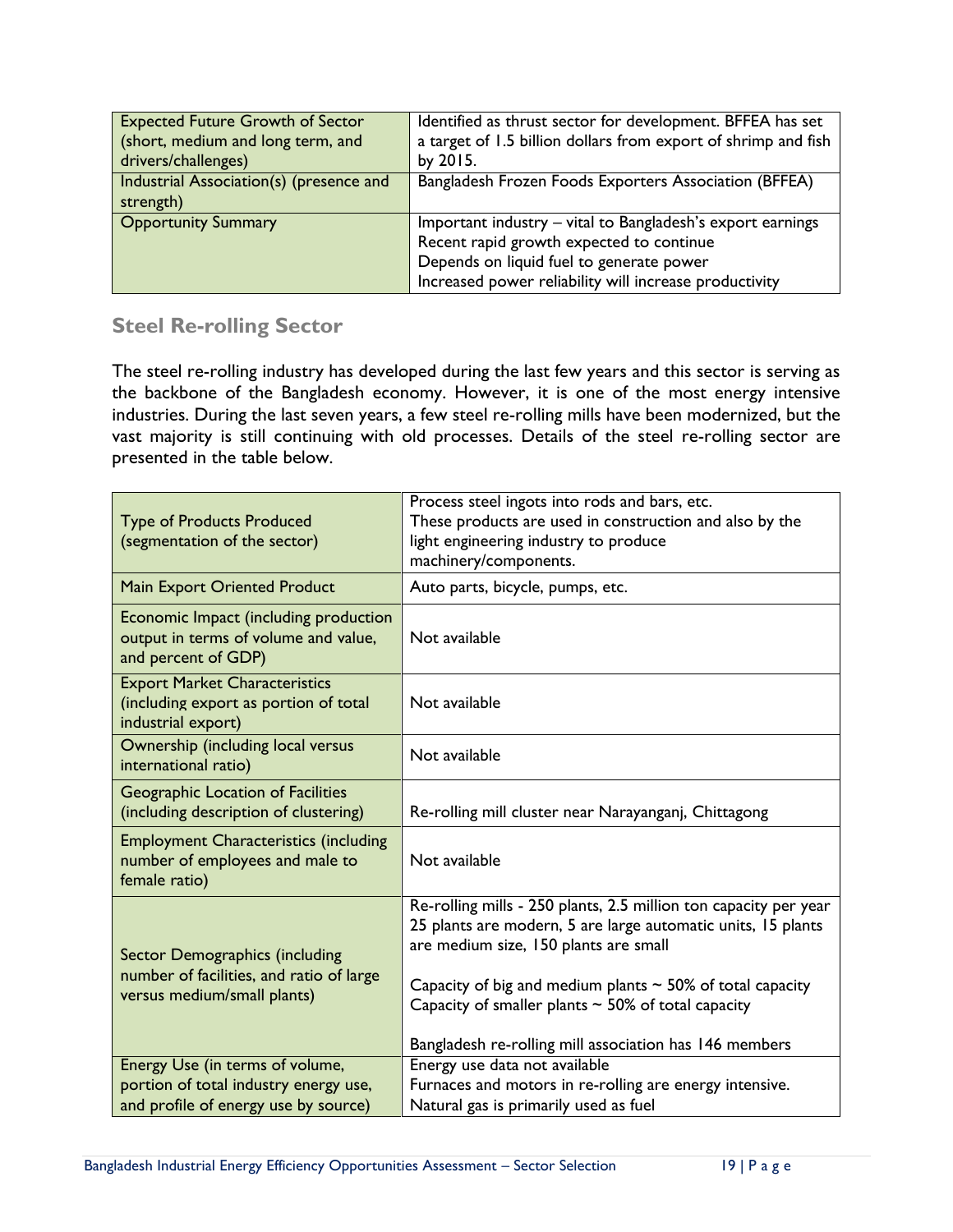|                                                                                                                         | All big plants have captive generation<br>According to GIZ report, specific energy consumption of<br>steel re-rolling mills in cubic-meters of gas per ton of steel<br>are 75-90 for classical mills, 45-60 for mills with<br>recuperators, 30-40 for modern mills.                              |  |  |  |  |
|-------------------------------------------------------------------------------------------------------------------------|--------------------------------------------------------------------------------------------------------------------------------------------------------------------------------------------------------------------------------------------------------------------------------------------------|--|--|--|--|
| Environmental Impact (including<br>contribution to GHG emissions, water<br>use, and wastewater and waste<br>generation) | Not Available                                                                                                                                                                                                                                                                                    |  |  |  |  |
| <b>Expected Future Growth of Sector</b><br>(short, medium and long term, and<br>drivers/challenges)                     | 6.75% annual average manufacturing sector growth<br>projected; light engineering industry is a priority sector for<br>export oriented growth.                                                                                                                                                    |  |  |  |  |
| Industrial Association(s) (presence and<br>strength)                                                                    | <b>Bangladesh Re-rolling Mills Association</b><br>Bangladesh Steel Mill Owners Association                                                                                                                                                                                                       |  |  |  |  |
| <b>Opportunity Summary</b>                                                                                              | Important industry for Bangladesh's domestic infrastructure<br>development<br>Important sector for the growth of light engineering<br>industries<br>Recent rapid growth expected to continue<br><b>Energy intensive</b><br>Large number of facilities leads to significant consumption<br>levels |  |  |  |  |

#### <span id="page-22-0"></span>**Fertilizer Sector**

The major chemical fertilizers used in the agriculture sector are urea, triple super phosphate (TSP), single super phosphate (SSP), and di-ammonium phosphate (DAP). Consumption of these chemical fertilizers in Bangladesh has steadily increased while domestic production has drastically decreased due to the low availability of gas. Nevertheless, the fertilizer sector is the second largest gas user after the power sector. Bangladesh Chemical Industries Corporation (BCIC), is a government-owned company with the vast majority of fertilizer factories, all of which are more than 20 years old. The one privately held factory is an export-oriented urea plant owned by the Karnaphuli Fertilizer Private Limited. An overview of the fertilizer sector is presented in the table below.

| Type of Products Produced<br>(segmentation of the sector)                                            | Urea, Ammonium sulphate, TSP (triple super phosphate) and<br>DAP (diammonium phosphate)<br>MOP (muriate of potash) fertilizer is 100% imported                                                                     |
|------------------------------------------------------------------------------------------------------|--------------------------------------------------------------------------------------------------------------------------------------------------------------------------------------------------------------------|
| <b>Main Export Oriented Product</b>                                                                  | Bangladesh is a net importer of fertilizer. Average annual<br>export of fertilizer from 2006-07 to 2009-10 was 0.5% of<br>total export from Bangladesh, but it is not clear which<br>fertilizer type was exported. |
| Economic Impact (including production<br>output in terms of volume and value,<br>and percent of GDP) | Urea demand in 2010-11 is 2.83 million tons<br>Total domestic production in 2010-11 is 0.7 million tons<br>Total Import in 2010-11 is 1.8 million tons                                                             |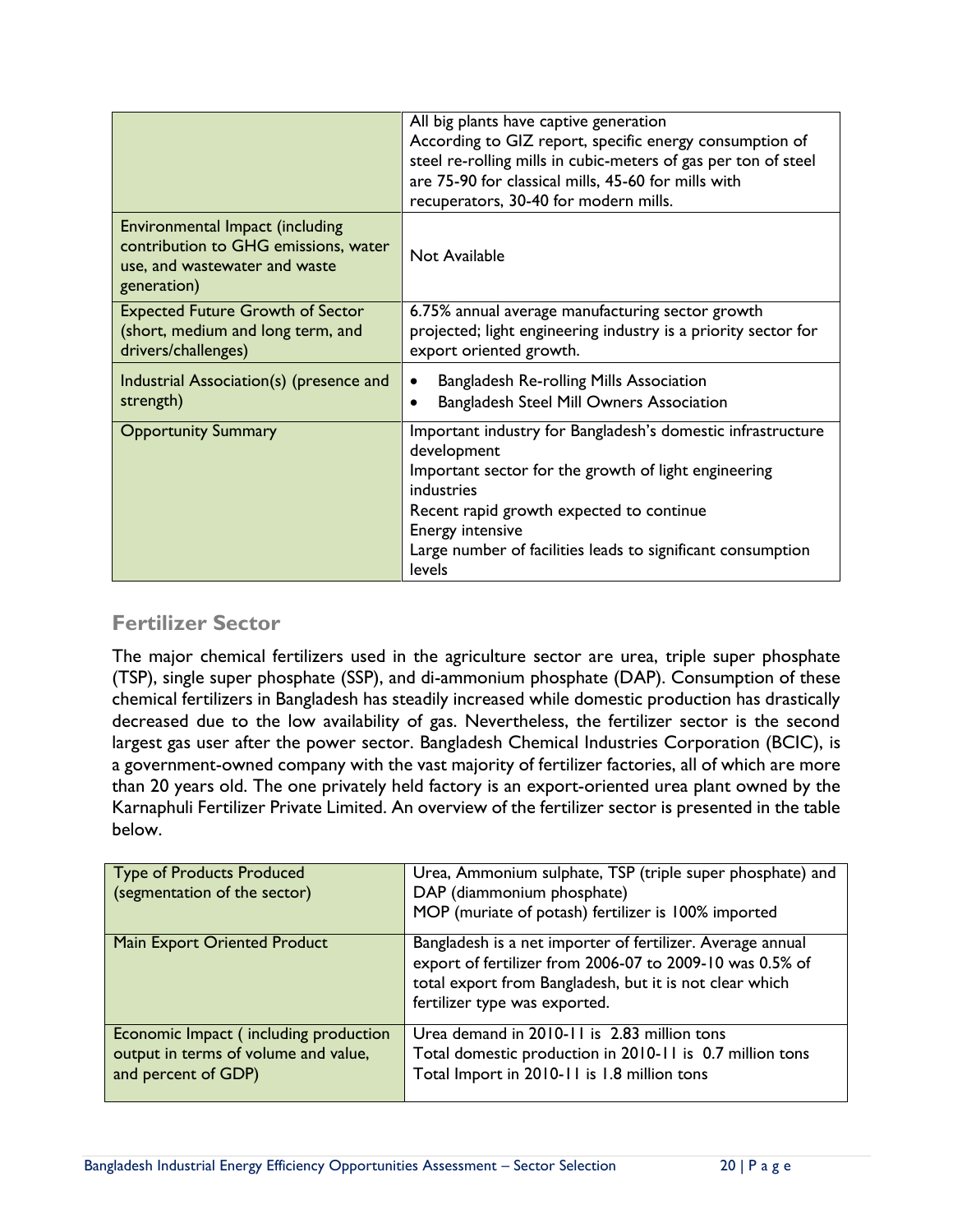| <b>Export Market Characteristics (Including</b><br><b>Export as Portion of Total Industrial</b><br>Export)                     | Net importer                                                                                                                                                                                                                                                                                                                                            |
|--------------------------------------------------------------------------------------------------------------------------------|---------------------------------------------------------------------------------------------------------------------------------------------------------------------------------------------------------------------------------------------------------------------------------------------------------------------------------------------------------|
| Ownership (including local versus<br>international ratio)                                                                      | 8 plants owned by Bangladesh Chemical Industries<br>Corporation (BCIC) which is fully owned by the<br>government. Single plant owned by KAFCO (joint venture<br>between government (47%) and foreign companies)<br>I TSP plant owned by the private sector (Hussain Chemicals)                                                                          |
| Geographic Location of Facilities<br>(including description of clustering)                                                     | Plants located at Fenchugonj, Ghorasal, Ashugonj, Polash,<br>Chittagong, Rangadia, Tarakandi. Of the total six plants,<br>three fertilizer plants are about 40 years old. The remaining<br>three urea plants were established in the late 1980s.<br>BCIC plants at Polash, Ghorasal and Chittagong have been<br>temporarily shut due to a gas shortage. |
| <b>Employment Characteristics (including</b><br>number of employees and male to<br>female ratio)                               | <b>Not Available</b>                                                                                                                                                                                                                                                                                                                                    |
| Sector Demographics (including number<br>of facilities, and ratio of large versus<br>medium/small plants)                      | BCIC - 8 plants (6 urea, 2 DAP, 1 TSP)<br>Private Sector - I urea, I TSP<br>Urea capacity - 2,895,700 tons per year, Ammonia -<br>1,886,700 tons per year, Ammonium Sulphate - 10,000 tons<br>per year, DAP - 489,600 tons per year<br>TSP capacity - 697,000 tons per year                                                                             |
| Energy Use (in terms of volume, portion<br>of total industry energy use, and profile<br>of energy use by source)               | Fertilizer is a major consumer of natural gas. This sector is<br>given gas at a very cheap price. Fertilizer sector consumed<br>about 11.85% of total gas production in 2009-2010.                                                                                                                                                                      |
| <b>Environmental Impact (including</b><br>contribution to GHG emissions, water<br>use, and wastewater and waste<br>generation) | Not Available                                                                                                                                                                                                                                                                                                                                           |
| <b>Expected Future Growth of Sector</b><br>(short, medium and long term, and<br>drivers/challenges)                            | Average 7% growth per year in next 5 years as per the sixth<br>Five Year Plan<br>Challenges - gas availability                                                                                                                                                                                                                                          |
| Industrial Association(s) (presence and<br>strength)                                                                           | Bangladesh Fertilizer Association. BFA membership is<br>compulsory for fertilizer manufactures, importers and<br>dealers for better monitoring of performance.                                                                                                                                                                                          |
| <b>Opportunity Summary</b>                                                                                                     | Large energy consumer but public sector industry                                                                                                                                                                                                                                                                                                        |

#### <span id="page-23-0"></span>**Tea Processing Industry**

The tea industry in Bangladesh dates back to 1840 in Bangladesh. Damages suffered during the Liberation War resulted in poor management, high staff vacancies, insufficient inputs and funds, and inadequate maintenance of tea plantations. This led to low yield and poor quality tea and the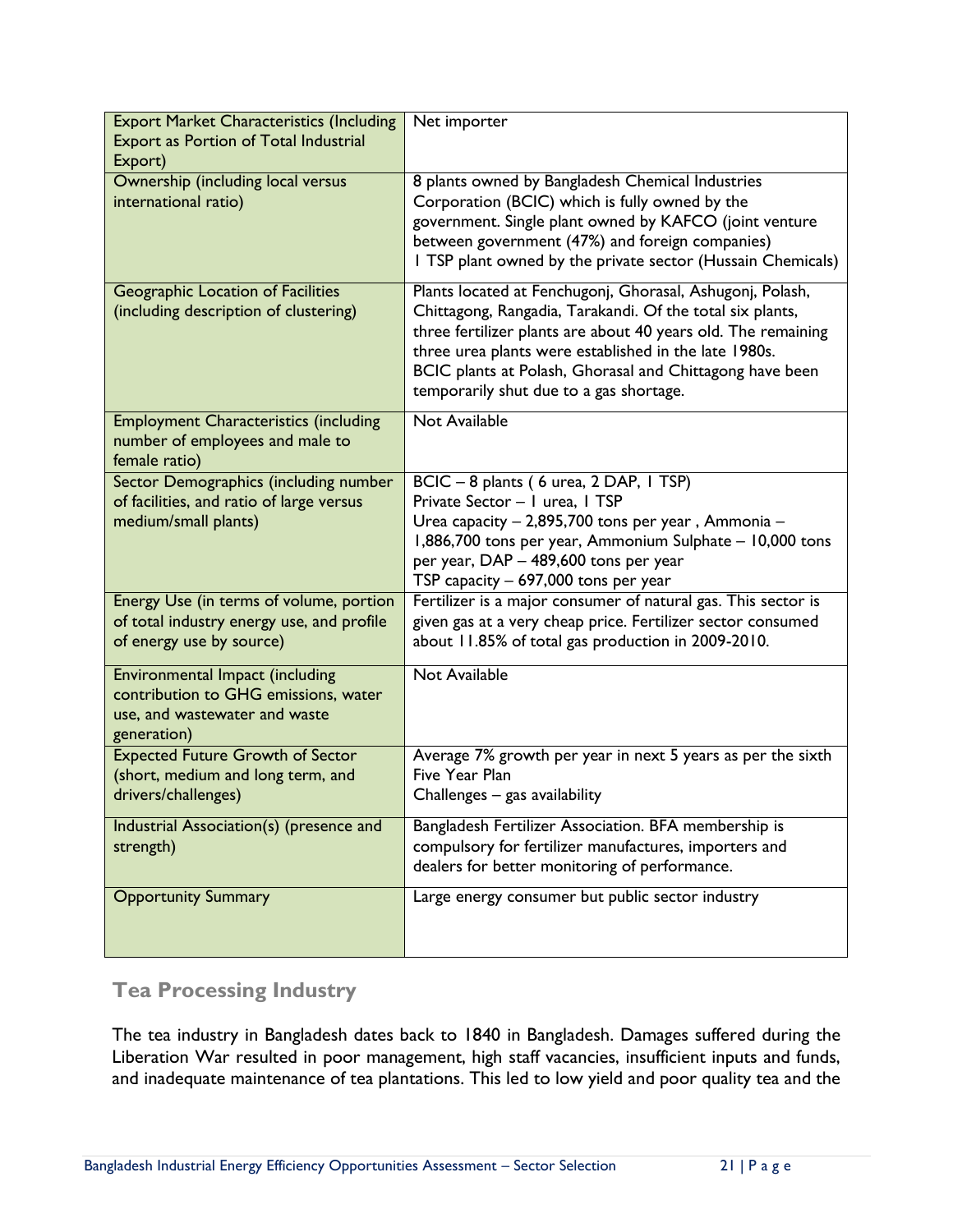industry received government attention through a development program. Details of the tea sector are presented in the table below.

| <b>Type of Products Produced</b>                                              | Tea leaves, powdered tea                                                                                     |  |  |  |
|-------------------------------------------------------------------------------|--------------------------------------------------------------------------------------------------------------|--|--|--|
| (segmentation of the sector)                                                  |                                                                                                              |  |  |  |
| <b>Main Export Oriented Product</b>                                           | Tea leaves, powdered tea                                                                                     |  |  |  |
| Economic Impact (including production                                         | Not Available                                                                                                |  |  |  |
| output in terms of volume and value,                                          |                                                                                                              |  |  |  |
| and percent of GDP)                                                           |                                                                                                              |  |  |  |
| <b>Export Market Characteristics</b><br>(including export as portion of total | 3.2 million USD in 2010-2011                                                                                 |  |  |  |
| industrial export)                                                            |                                                                                                              |  |  |  |
| Ownership (including local versus                                             | Private companies:                                                                                           |  |  |  |
| international ratio)                                                          | Sterling Companies - 28 estates                                                                              |  |  |  |
|                                                                               | Bangladeshi Private Limited Companies - 61 estates                                                           |  |  |  |
|                                                                               | Bangladeshi Proprietors - 58 estates                                                                         |  |  |  |
|                                                                               | Public companies:                                                                                            |  |  |  |
|                                                                               | National Tea Company - 13 estates                                                                            |  |  |  |
|                                                                               | Bangladesh Tea Board - 3 estates                                                                             |  |  |  |
| Geographic Location of Facilities                                             | Clusters of tea estates:                                                                                     |  |  |  |
| (including description of clustering)                                         | Maulvibazar (90), Habiganj (23), Sylhet (19), Chittagong (22)                                                |  |  |  |
| <b>Employment Characteristics (including</b>                                  |                                                                                                              |  |  |  |
| number of employees and male to                                               |                                                                                                              |  |  |  |
| female ratio)                                                                 |                                                                                                              |  |  |  |
| <b>Sector Demographics (including</b>                                         | Number of tea estates - 163, number of tea factories -116                                                    |  |  |  |
| number of facilities, and ratio of large                                      | Total garden area - 115820 ha, Total tea area - 54106 ha,                                                    |  |  |  |
| versus medium/small plants)                                                   | area suitable for tea - 61334 ha                                                                             |  |  |  |
| Energy Use (in terms of volume,                                               | About 0.1% of total gas consumption.                                                                         |  |  |  |
| portion of total industry energy use,                                         | From different reports it is found that tea manufacturing                                                    |  |  |  |
| and profile of energy use by source)                                          | has high specific energy consumption. SEC for orthodox<br>tea: 4.3 - 6.9 kWh/kg, for CTC tea: 6.5 - 7 kWh/kg |  |  |  |
|                                                                               | Type of energy source use - mix of biomass, gas and                                                          |  |  |  |
|                                                                               | electricity.                                                                                                 |  |  |  |
|                                                                               | Major energy use process - withering, rolling/sieving,                                                       |  |  |  |
|                                                                               | drying, sorting and grading                                                                                  |  |  |  |
| <b>Environmental Impact (including</b>                                        | Rejected green leaves, flue gas, waste fibers, noise                                                         |  |  |  |
| contribution to GHG emissions, water                                          |                                                                                                              |  |  |  |
| use, and wastewater and waste                                                 |                                                                                                              |  |  |  |
| generation)<br><b>Expected Future Growth of Sector</b>                        | Not available                                                                                                |  |  |  |
| (short, medium and long term, and                                             |                                                                                                              |  |  |  |
| drivers/challenges)                                                           |                                                                                                              |  |  |  |
| Industrial Association(s) (presence and                                       | <b>Bangladesh Tea Association</b>                                                                            |  |  |  |
| strength)                                                                     |                                                                                                              |  |  |  |
| <b>Opportunity Summary</b>                                                    | Lower energy consumption than other industrial sectors                                                       |  |  |  |
|                                                                               | analyzed (0.1% natural gas)                                                                                  |  |  |  |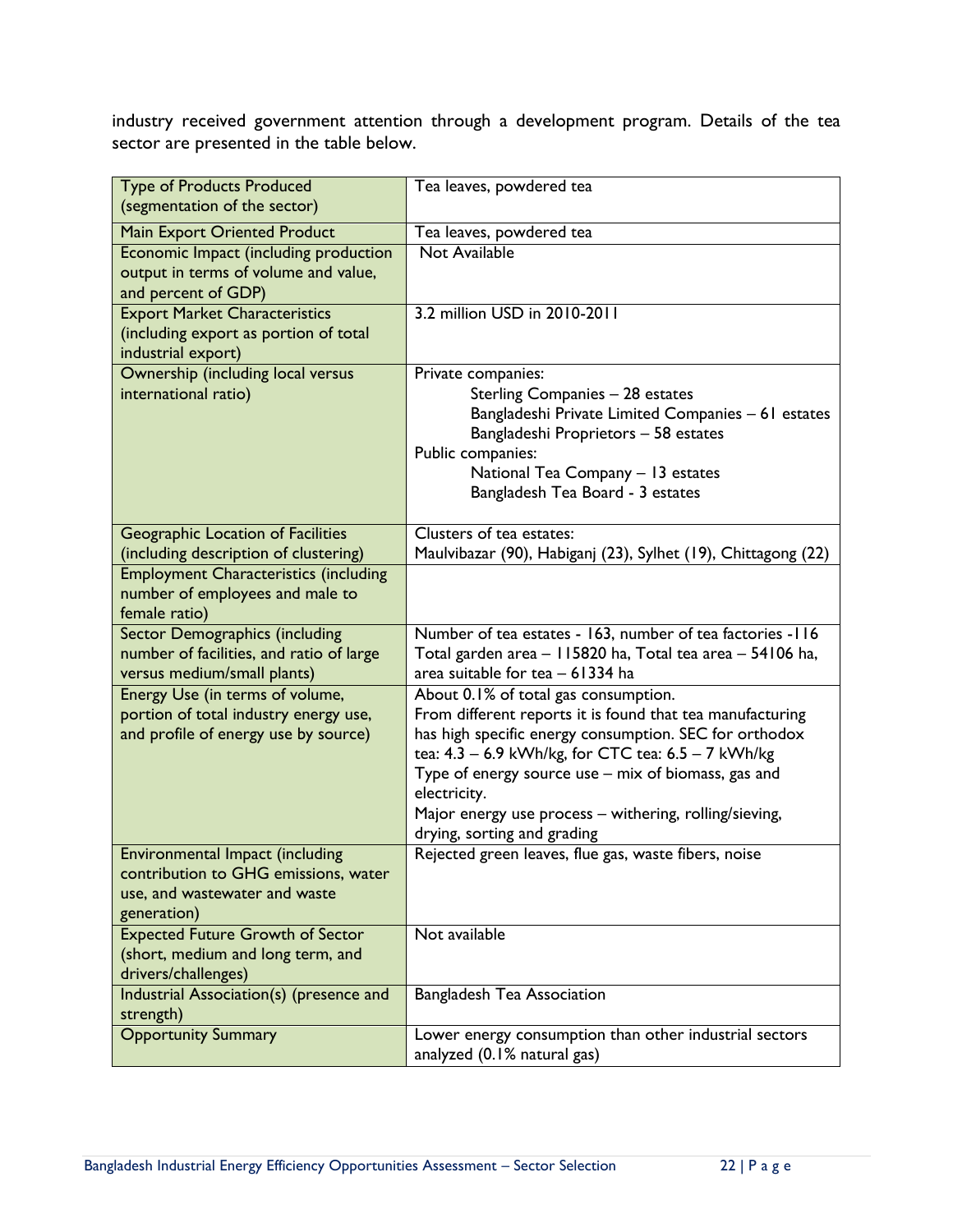### <span id="page-25-0"></span>**Leather and Leather Goods Sector**

Bangladesh produces around 2% to 3% of the world's leather. Most of the livestock base for this production is domestic. The country is also an established and attractive location to source and outsource the manufacture of finished leather products. The leather industry is ideally suited to Bangladesh with its abundance of labor and natural resources at internationally competitive rates. The government is in the process of setting up a separate Leather Zone, relocating the existing industry sites to a well-organized environment. Details of leather sector are presented in the table below.

| <b>Type of Products Produced</b><br>(segmentation of the sector)                                                               | Leather, leather products (footwear, carry bags, wallets<br>etc)                                                                                                                                                                                                                                                                                                                                                                                                                                                                                                                                                                         |  |  |  |  |
|--------------------------------------------------------------------------------------------------------------------------------|------------------------------------------------------------------------------------------------------------------------------------------------------------------------------------------------------------------------------------------------------------------------------------------------------------------------------------------------------------------------------------------------------------------------------------------------------------------------------------------------------------------------------------------------------------------------------------------------------------------------------------------|--|--|--|--|
| <b>Main Export Oriented Product</b>                                                                                            | Leather, leather products (footwear, carry bags, wallets<br>etc)                                                                                                                                                                                                                                                                                                                                                                                                                                                                                                                                                                         |  |  |  |  |
| Economic Impact (including production<br>output in terms of volume and value, and<br>percent of GDP)                           | <b>Not Available</b>                                                                                                                                                                                                                                                                                                                                                                                                                                                                                                                                                                                                                     |  |  |  |  |
| <b>Export Market Characteristics (including</b><br>export as portion of total industrial<br>export)                            | 1.3% of total export from Bangladesh in 2010-2011                                                                                                                                                                                                                                                                                                                                                                                                                                                                                                                                                                                        |  |  |  |  |
| Ownership (including local versus<br>international ratio)                                                                      | Majority by local private companies, about 4 tanneries by<br>multinational companies, few by government                                                                                                                                                                                                                                                                                                                                                                                                                                                                                                                                  |  |  |  |  |
| <b>Geographic Location of Facilities</b><br>(including description of clustering)                                              | Tanneries - Hazaribagh (in Dhaka city) has more than<br>80% of tanneries; government is trying to move tanneries<br>to Savar (outskirt of Dhaka city)<br>Leather footwear - Dhaka city (Siddique bazaar,<br>Bongshal)                                                                                                                                                                                                                                                                                                                                                                                                                    |  |  |  |  |
| <b>Employment Characteristics (including</b><br>number of employees and male to female<br>ratio)                               | Not Available                                                                                                                                                                                                                                                                                                                                                                                                                                                                                                                                                                                                                            |  |  |  |  |
| Sector Demographics (including number<br>of facilities, and ratio of large versus<br>medium/small plants)                      | Leather Tanneries - 214 tanneries (about 100 are<br>modern)<br>15 export oriented shoe units in and around Dhaka.<br>More than 2000 shoe making units                                                                                                                                                                                                                                                                                                                                                                                                                                                                                    |  |  |  |  |
| Energy Use (in terms of volume, portion<br>of total industry energy use, and profile of<br>energy use by source)               | Energy use information not available                                                                                                                                                                                                                                                                                                                                                                                                                                                                                                                                                                                                     |  |  |  |  |
| <b>Environmental Impact (including</b><br>contribution to GHG emissions, water<br>use, and wastewater and waste<br>generation) | Soaking and liming, tanning, post tanning and processing -<br>solid and liquid wastes. For the purpose of granting<br>Environmental Clearance Certificates, industrial units are<br>classified into four categories depending upon their<br>potential environmental impact. The Red category<br>requires a gradually higher level of regulatory compliance<br>and environmental mitigation measures. Leather<br>processing is in Red category and detailed EIA is required<br>along with effluent treatment plant and environment<br>management plant before getting environment clearance<br>certificate from Department of Environment |  |  |  |  |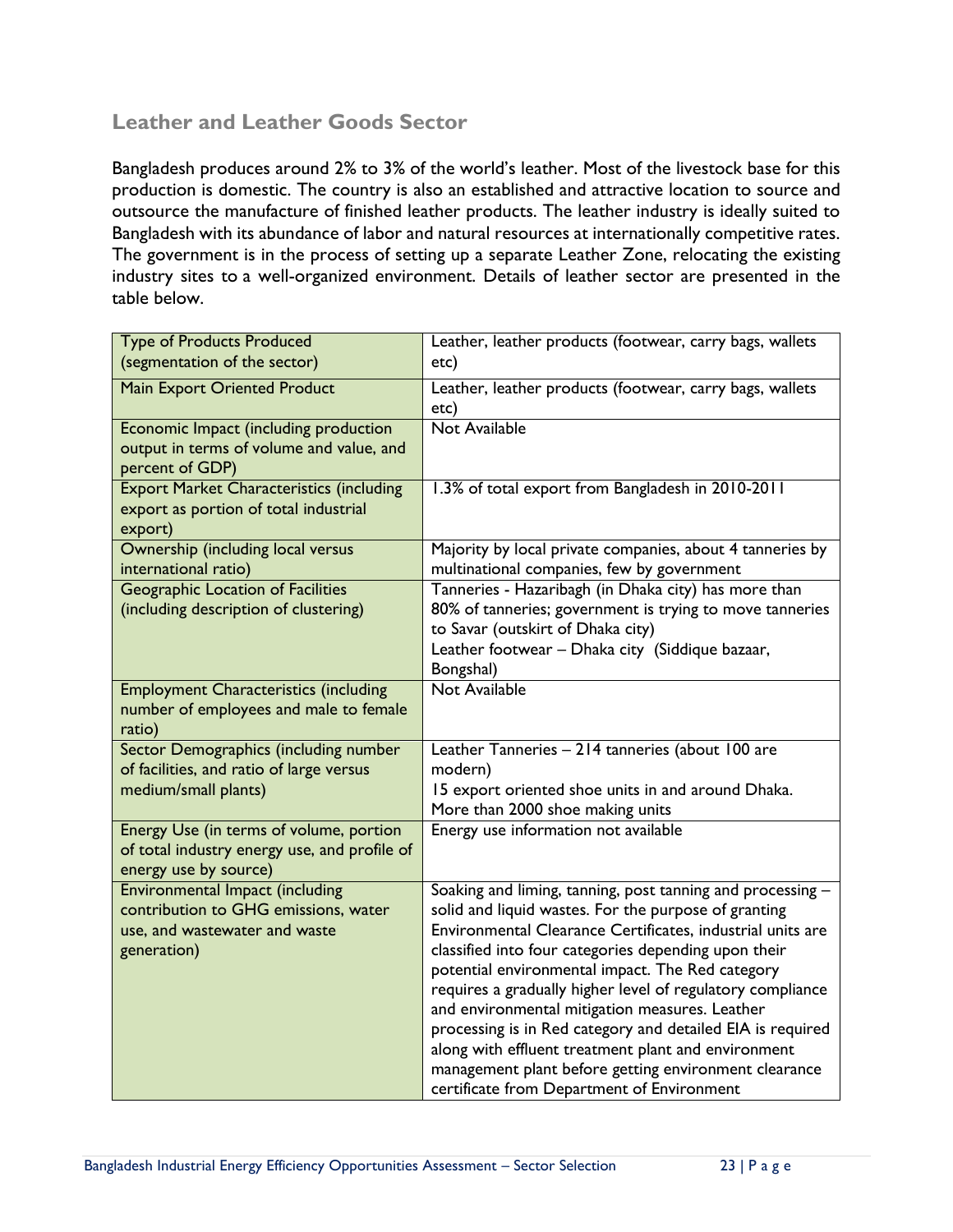| <b>Expected Future Growth of Sector</b><br>(short, medium and long term, and<br>drivers/challenges) | Average annual growth of 9.9% per year is projected in<br>next 5 years for leather products  |  |  |  |  |
|-----------------------------------------------------------------------------------------------------|----------------------------------------------------------------------------------------------|--|--|--|--|
| Industrial Association(s) (presence and<br>strength)                                                | Leather Goods and Footwear Manufacturers and<br>Exporters Association of Bangladesh (LFMEAB) |  |  |  |  |
| <b>Opportunity Summary</b>                                                                          | Energy use unknown                                                                           |  |  |  |  |

### <span id="page-26-0"></span>**Ceramics Manufacturing Industry**

Ceramics manufacturing is a fast growing sector in Bangladesh. Bangladesh is well positioned to dominate the market for high quality ceramic products. The sector has deployed the latest technological advancements in ceramics. Bangladesh produces high quality bone china, transferring technology from Japan. It is identified as a thrust manufacturing sector and is likely to grow at a much faster rate in the future. Major ceramic products from Bangladesh include glass, earthenware, porcelain, and white-ware, porcelain enamels, brick tiles and terracotta, refractories, cement, lime and gypsum and certain abrasives. Bangladesh ceramic tableware has a good reputation in the international markets like North America and EU countries. Sanitary ware and insulators have a strong domestic demand as well as international market demand.

| <b>Type of Products Produced</b>                | Tableware, sanitary ware (standard toilet and bathroom       |  |  |  |  |
|-------------------------------------------------|--------------------------------------------------------------|--|--|--|--|
| (segmentation of the sector)                    | accessories) and Insulators (used in high-voltage electrical |  |  |  |  |
|                                                 | equipment)                                                   |  |  |  |  |
| Main Export Oriented Product                    | Tableware                                                    |  |  |  |  |
| Economic Impact (including production           |                                                              |  |  |  |  |
| output in terms of volume and value, and        | Not Available                                                |  |  |  |  |
| percent of GDP)                                 |                                                              |  |  |  |  |
| <b>Export Market Characteristics (including</b> | The export of ceramic products registered an average         |  |  |  |  |
| export as portion of total industrial           | growth of 20% during the last decade.                        |  |  |  |  |
| export)                                         |                                                              |  |  |  |  |
| Ownership (including local versus               | Exact number not known. Recent plants are                    |  |  |  |  |
| international ratio)                            | internationally-owned.                                       |  |  |  |  |
| <b>Geographic Location of Facilities</b>        | Not Available                                                |  |  |  |  |
| (including description of clustering)           |                                                              |  |  |  |  |
| <b>Employment Characteristics (including</b>    | About 500,000 workers                                        |  |  |  |  |
| number of employees and male to female          | 40% women                                                    |  |  |  |  |
| ratio)                                          |                                                              |  |  |  |  |
| Sector Demographics (including number           | 40 plants in operation                                       |  |  |  |  |
| of facilities, and ratio of large versus        | 5-6 new plants planned                                       |  |  |  |  |
| medium/small plants)                            | There are over a dozen of ceramic factories in               |  |  |  |  |
|                                                 | Bangladesh, which produce over 40,000 tons of ceramic        |  |  |  |  |
|                                                 | products a year                                              |  |  |  |  |
| Energy Use (in terms of volume, portion         | Energy use not available. Sector is energy intensive and     |  |  |  |  |
| of total industry energy use, and profile       | gas is used in kilns.                                        |  |  |  |  |
| of energy use by source)                        |                                                              |  |  |  |  |
| Environmental Impact (including                 |                                                              |  |  |  |  |
| contribution to GHG emissions, water            | Not Available                                                |  |  |  |  |
| use, and wastewater and waste                   |                                                              |  |  |  |  |
| generation)                                     |                                                              |  |  |  |  |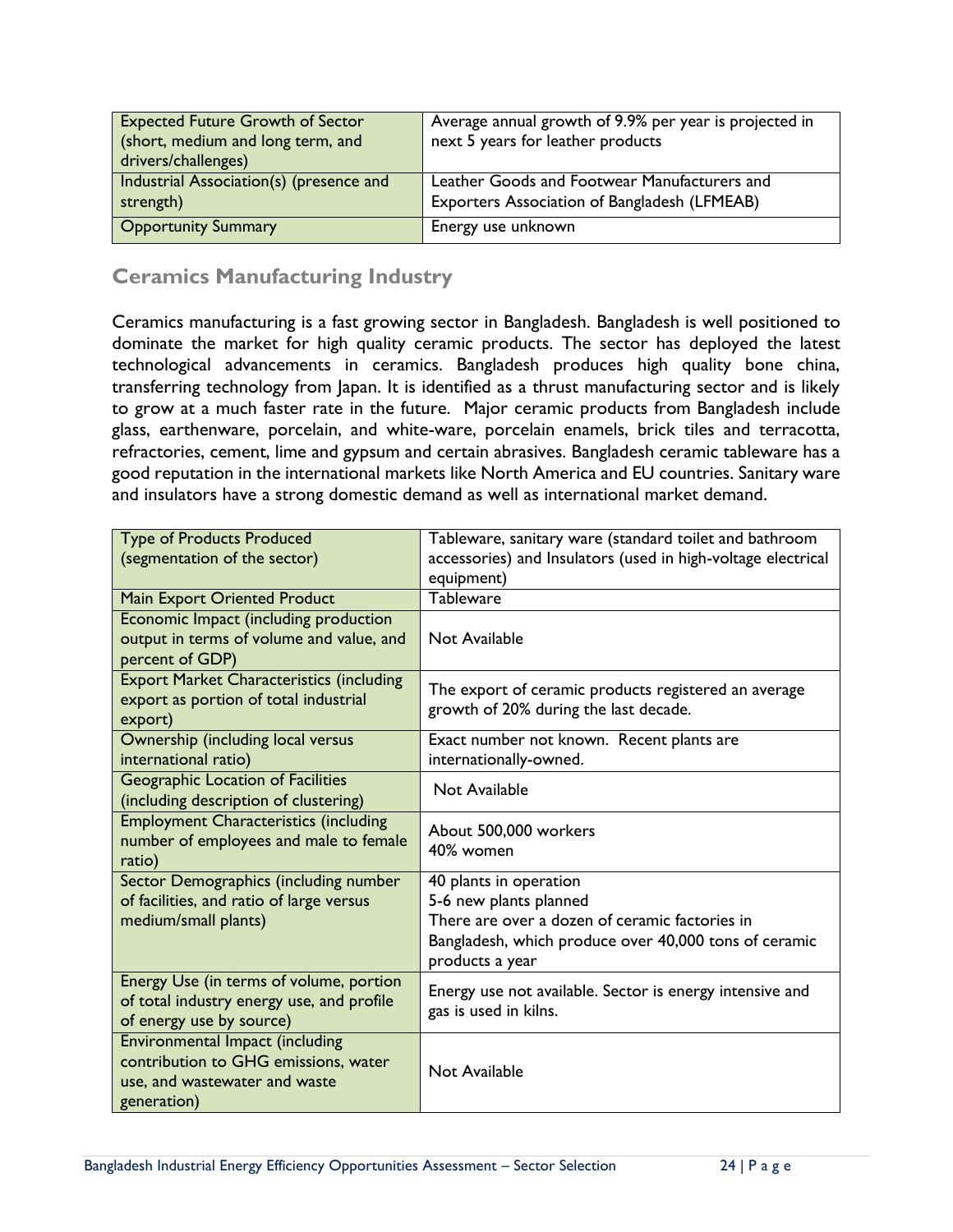| <b>Expected Future Growth of Sector</b><br>(short, medium and long term, and<br>drivers/challenges) | Growth – emphasis on ceramics for export in $6th$ five<br>year plan<br>Challenge – uninterrupted power supply and gas<br>availability at desired pressure |  |
|-----------------------------------------------------------------------------------------------------|-----------------------------------------------------------------------------------------------------------------------------------------------------------|--|
| Industrial Association(s) (presence and<br>strength)                                                | Bangladesh Ceramic Ware Manufacturers Association                                                                                                         |  |
| <b>Opportunity Summary</b>                                                                          | Energy intensive (existing interventions for energy<br>efficiency in place)                                                                               |  |

## <span id="page-27-0"></span>6.0 Criteria and Selection of Four Industry Sectors

Textiles, jute, frozen foods, and steel re-rolling mills, listed in the table on the following page, are industry sectors that have been shortlisted for more detailed analysis based on consultations with USAID/Bangladesh, government agencies, industry associations, and academic institutes such as the BUET's Center for Energy Studies. For the textile manufacturing sector, the team will focus primarily on the textile dying and processing activities, which are higher in energy consumption than the ready-made-garment, home textiles and other aspects of the industry. For each of these four sectors, an energy savings opportunity assessment will be carried out for these four selected sectors under this project.

Together, textile, jute and frozen foods constitute more than 85% of total exports from Bangladesh and are vital to Bangladesh's export earnings. Though steel re-rolling mills are not direct export contributors, they are important for domestic infrastructure development and growth of the country's light engineering industries. These four sectors have seen rapid growth in the past few years and are expected to continue on their present growth trajectories.

Both textiles and steel re-rolling mills are energy intensive and consume a major portion of industrial energy consumption by virtue of having a large number of facilities. The textile sector alone has more than 1,200 MW of captive power plants and consumes about 10% of the country's total natural gas. Jute mills are also large consumers of natural gas and furnace oil. The local jute industry is witnessing a revival due to increased global demand arising from increased focus on organic and environment friendly products. Efficient operation of jute mills is, therefore, critical for the industry to stay competitive globally. The frozen food sector mainly depends upon liquid fuel to generate power since a lack of grid electricity will lead to poor refrigeration and loss of quality, adversely affecting the business.

Due to declining natural gas production, erratic power supply and increasing price of liquid fuels, energy efficiency improvements in the four identified sectors will provide benefits including increased productivity and reduced stress on the existing domestic energy resources and imports.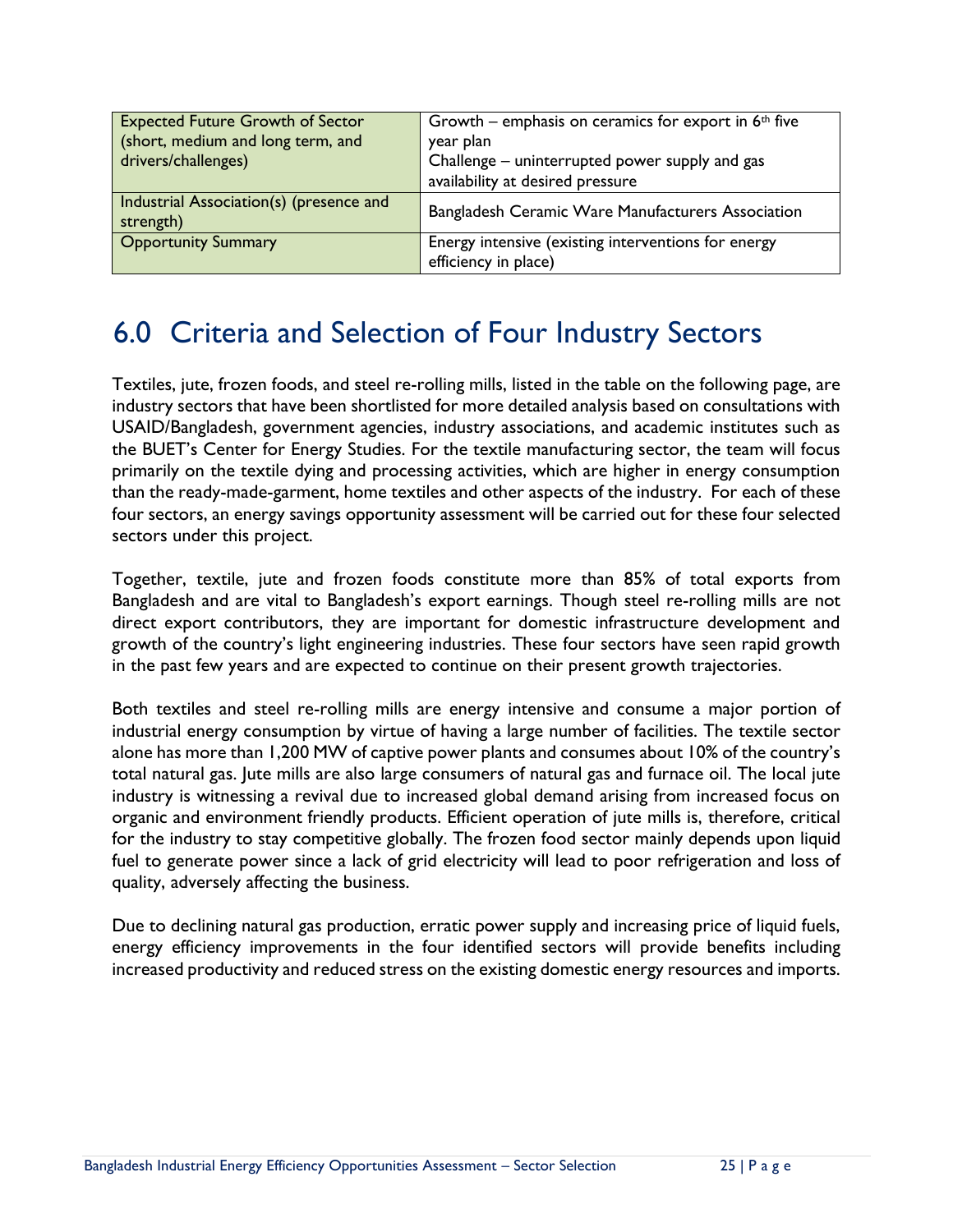The four sectors highlighted below have been selected as focus sectors for this assessment.

| SL                      | <b>Sectors</b>                                      | <b>Export</b>                                      | <b>Information on</b>                                  | <b>Ownership</b>      | <b>Energy Consumption</b>                                                                                                        | <b>Industry</b>                                                                     | <b>Focus segment for</b>                                                    |
|-------------------------|-----------------------------------------------------|----------------------------------------------------|--------------------------------------------------------|-----------------------|----------------------------------------------------------------------------------------------------------------------------------|-------------------------------------------------------------------------------------|-----------------------------------------------------------------------------|
| No.                     |                                                     | <b>Oriented</b>                                    | <b>Number of Plants</b>                                |                       |                                                                                                                                  | <b>Association</b>                                                                  | detailed study                                                              |
| т                       | <b>Textile (dying and</b><br>processing)            | Yes (largest<br>exporter)                          | <b>Yes. Recent</b><br>information available.           | <b>Mainly Private</b> | High due to large<br>number of plants. Textile<br>processing plants are<br>energy intensive<br>(primarily natural gas)           | Association<br>exists. Maintain<br>information on<br>website.<br>Publishes reports. | <b>Textile Processing</b><br>Plants - Dyeing,<br><b>Bleaching, Printing</b> |
| $\mathbf{2}$            | <b>Jute Manufacturing</b>                           | Yes (second<br>largest exporter,<br>after textile) | <b>Yes. Recent</b><br>information available.           | <b>Mainly Private</b> | Composite mills -<br>Spinning, weaving,<br>processing etc. are<br>energy consuming<br>(primarily natural gas and<br>electricity) | Association<br>exists.                                                              | <b>Composite Jute Mills</b>                                                 |
| 3                       | <b>Frozen Foods (Fish</b><br>and Shrimps<br>mainly) | Yes (third largest<br>exporter)                    | <b>Yes. Recent</b><br>information                      | <b>Mainly Private</b> | Energy use in<br>cooling/freezing<br>(primarily electricity and<br>diesel)                                                       | Association<br>exists.<br>Information<br>available                                  | <b>Fish Processing Plants</b>                                               |
| $\overline{\mathbf{4}}$ | <b>Steel Re-rolling</b><br>mills                    | <b>Yes</b>                                         | Information gathered<br>from previous study<br>reports | Private               | <b>Highly energy intensive</b><br>due to use of furnaces<br>and motors (primarily<br>natural gas and<br>electricity)             | Association<br>exists. Website<br>not available                                     | <b>Steel Re-rolling Mills</b>                                               |
| 5                       | Leather & Leather<br>Goods                          | Yes                                                | Dated information<br>available                         | Private               | Labor intensive                                                                                                                  | Association<br>exists. Limited<br>information                                       |                                                                             |
| 6                       | Tea Processing                                      | Yes (low<br>contribution)                          | Yes. Recent<br>information available.                  | <b>Mainly Private</b> | Inherently energy<br>intensive. Primary energy<br>source is natural gas or<br>biomass                                            | Association<br>exists. Updated<br>information on<br>website                         |                                                                             |
| 7                       | Ceramics<br>Manufacturing                           | Yes (low<br>contribution)                          | Dated information<br>available                         | <b>Mainly Private</b> | Energy Intensive, uses<br>natural gas                                                                                            | Association<br>exists. Limited<br>information                                       |                                                                             |
| 8                       | Fertilizer                                          | No                                                 | Yes. Recent<br>information available.                  | Public and<br>Private | Energy Intensive. High<br>consumption of natural<br>gas                                                                          | Association<br>exists.<br>Companies<br>maintain websites                            |                                                                             |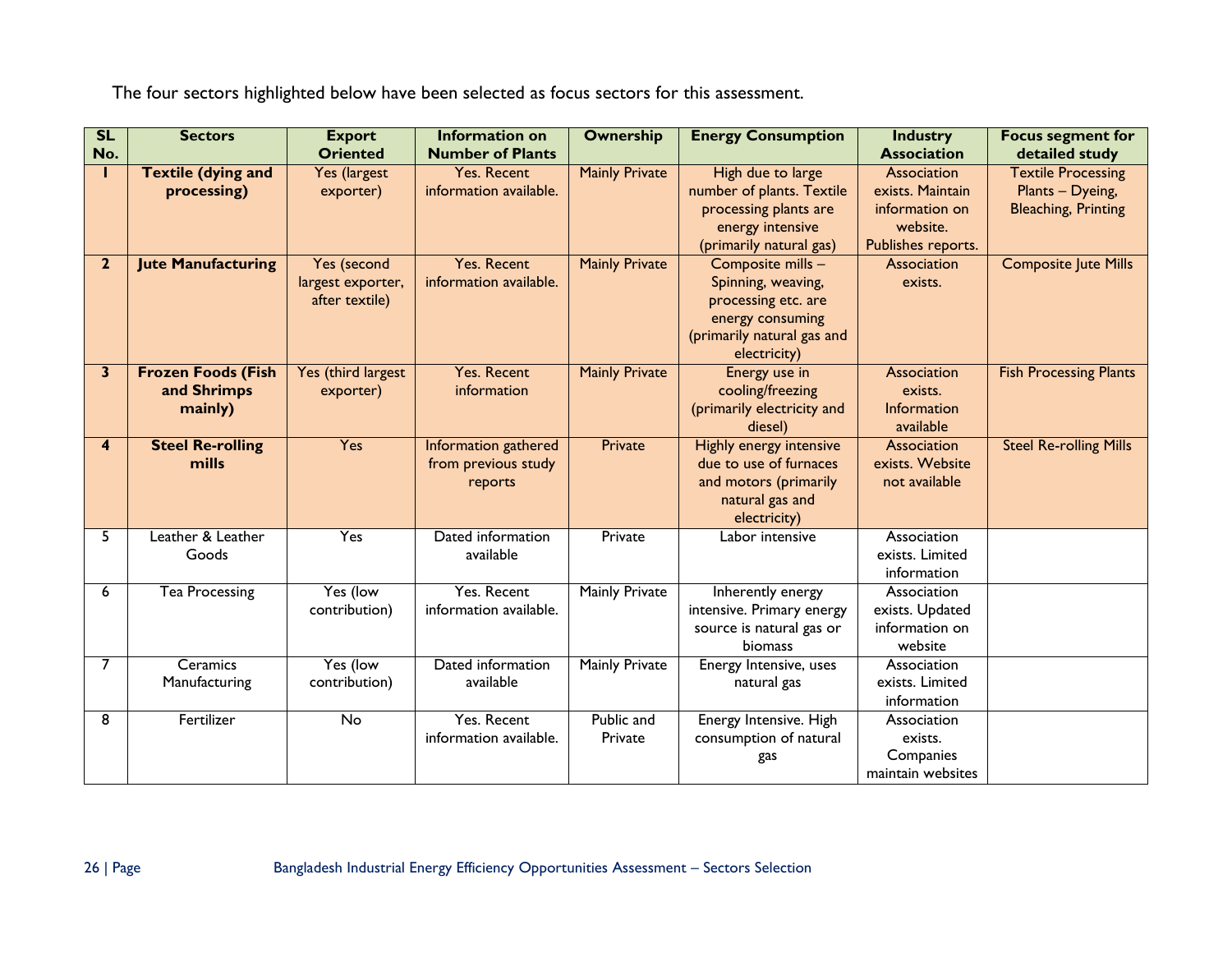# <span id="page-29-0"></span>7.0 Industrial Sectors and their Associations

In Bangladesh, there is an association for practically every industry sector, though some are better organized, structured, and funded than others. The table below lists the associations of the eight sectors profiled under this project. The four associations **highlighted** are the most active and effective in those sectors selected for further analysis, and have been approached by ICF to engage in the project's detailed energy consumption assessment. They all serve as important means to access industry data and contacts. The project team continues to conduct outreach to them as part of this assessment.

#### **Textile sector**

- **1. Bangladesh Textile Mills Association**
- 2. Bangladesh Textile Mill Owners Association
- 3. Bangladesh Garment Manufacturers' and Exporters Association
- 4. Bangladesh Knitwear Manufacturers and Exporters Association
- 5. Bangladesh Terry Towel & Linen Manufacturers and Exporters Association
- 6. Bangladesh Textile Dyeing & Printing Industrial Association
- 7. Bangladesh Grey & Finished Fabrics Mills Association
- 8. Bangladesh Specialized Textile Mills & Power loom Industries Association
- 9. Bangladesh Twisting Mills Association
- 10. Bangladesh Weavers Products & Manufacturers Business Association
- 11. Bangladesh Dress Makers Association
- 12. Bangladesh Hosiery Association

#### **Jute Manufacturing Sector**

- 1. Bangladesh Jute Association
- 2. Bangladesh Jute Goods Association
- 3. Bangladesh Jute Exporters Association
- **4. Bangladesh Jute Mills Association**
- 5. Bangladesh Jute Spinners Association

#### **Fertilizer Sector**

1. Bangladesh Fertilizer Association

#### **Frozen Food Sector (Cold Storage/Ice Plants)**

#### 1. **Bangladesh Frozen Food Exporters Association**

- 2. Bangladesh Cold Storage Association
- 3. Bangladesh Marine Fisheries Association
- 4. Sea Food Export Buying Agents Associations of Bangladesh

#### **Leather Tannery**

- 1. Bangladesh Tanners Association
- 2. Bangladesh Leather Goods Manufacturers Association
- 3. Bangladesh finished Leather, Leather goods & Footwear Exporters Association

#### **Steel Re-rolling Sector**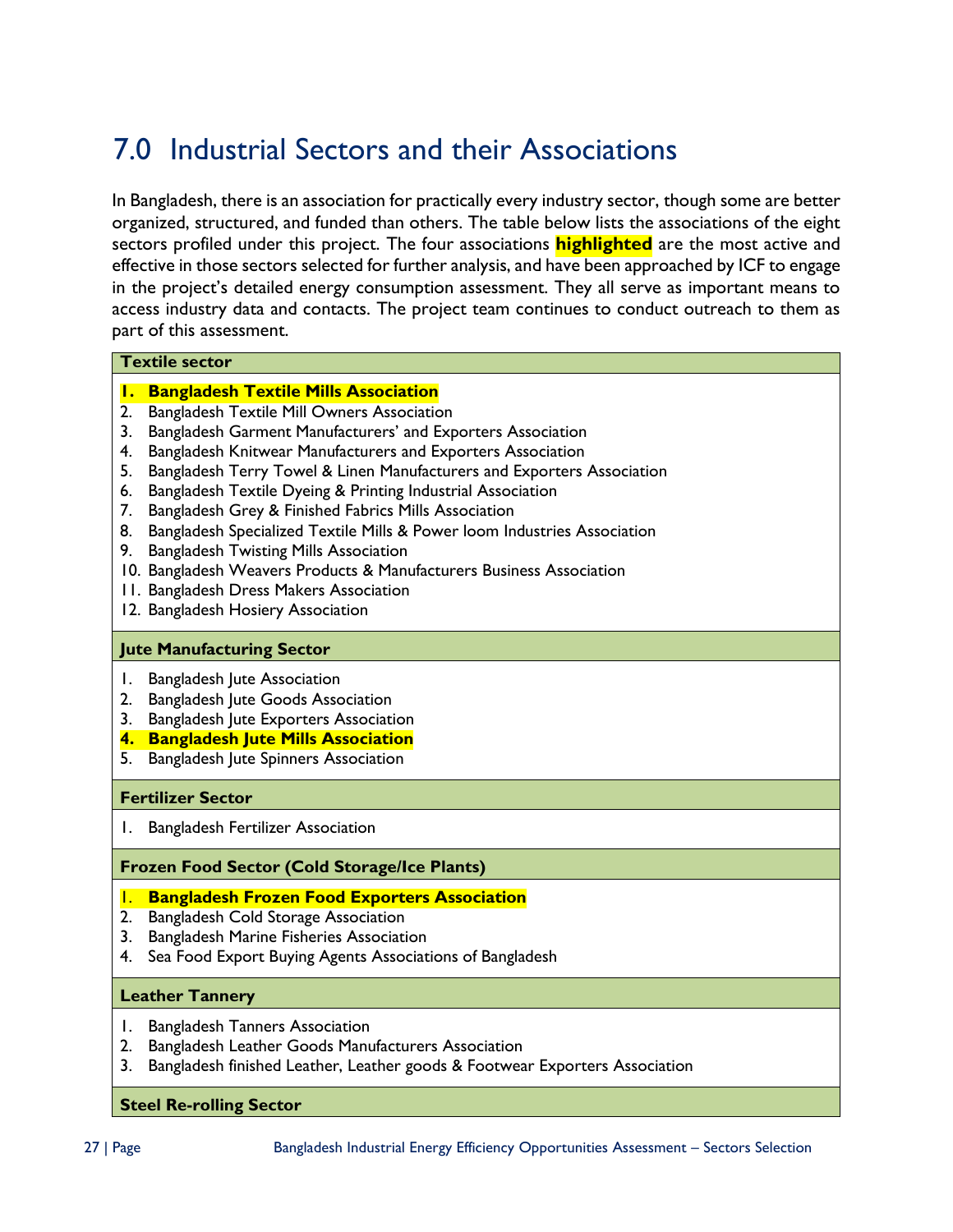- 1. Bangladesh Re-rerolling Mills Association
- **2. Bangladesh Steel Mill Owners Association**
- 3. Bangladesh Auto- Re-rerolling & Steel Mills Association

#### **Scrap Steel Sector**

- 1. Foundry Owners Association of Bangladesh
- 2. Bangladesh Ship Breakers Association

#### **Ceramic Sector**

<span id="page-30-0"></span>1. Bangladesh Ceramic-ware Manufacturers Association

# 8.0 Summary and Next Steps

Based on the team's data gathering and research under Task 1, and in consultation with key stakeholders, the team recommends the following four industry sectors for detailed energy efficiency opportunities assessments under this project: (1) Textile (textiles dying and processing,); (2) Jute Manufacturing Industry; (3) Frozen Foods (primarily fish and shrimp), and (4) Steel Re-Rolling Mills.

The selection process focused on privately-owned, high energy consuming, and export-oriented industrial sectors. For the remainder of Phase I of this assessment, the project team will: (1) continue to engage industry to obtain commitment from a representative sample of plants in each of the four sectors to participate in the remote and/or on-site data collection efforts; (2) analyze energy consumption at plants and benchmark their performance; (3) analyze energy savings potential; and (4) prepare a cost-benefit analysis for the opportunities ranked in the top third of the identified set of potential opportunities. The team will then prepare a consolidated Phase I Report that will include:

- **IF Industry profiles of the eight sectors developed in Task I**
- **Energy use profiles of the four selected sectors**
- **Aggregated preliminary results of the best practices implementation benchmarking of the four** sectors. (This will provide an indication of the opportunities within each sector.)
- **The technical energy savings potential analysis and an identification of the top-ranked energy** efficiency opportunities.
- **Cost/benefit analysis of the opportunities with greatest technical potential.**
- **A** specific, detailed work plan for Phase II based on findings and recommendations stemming from the above Phase 1 activities.

Phase II will include targeted follow-up with industries to identify barriers and challenges and develop potential solutions to adopt and implement opportunities identified during Phase I. This will lead to the development of a framework and strategies for financing options and potential donor intervention. A combined Phase I and Phase II report will be developed and submitted for review by USAID as a final deliverable for this assessment.